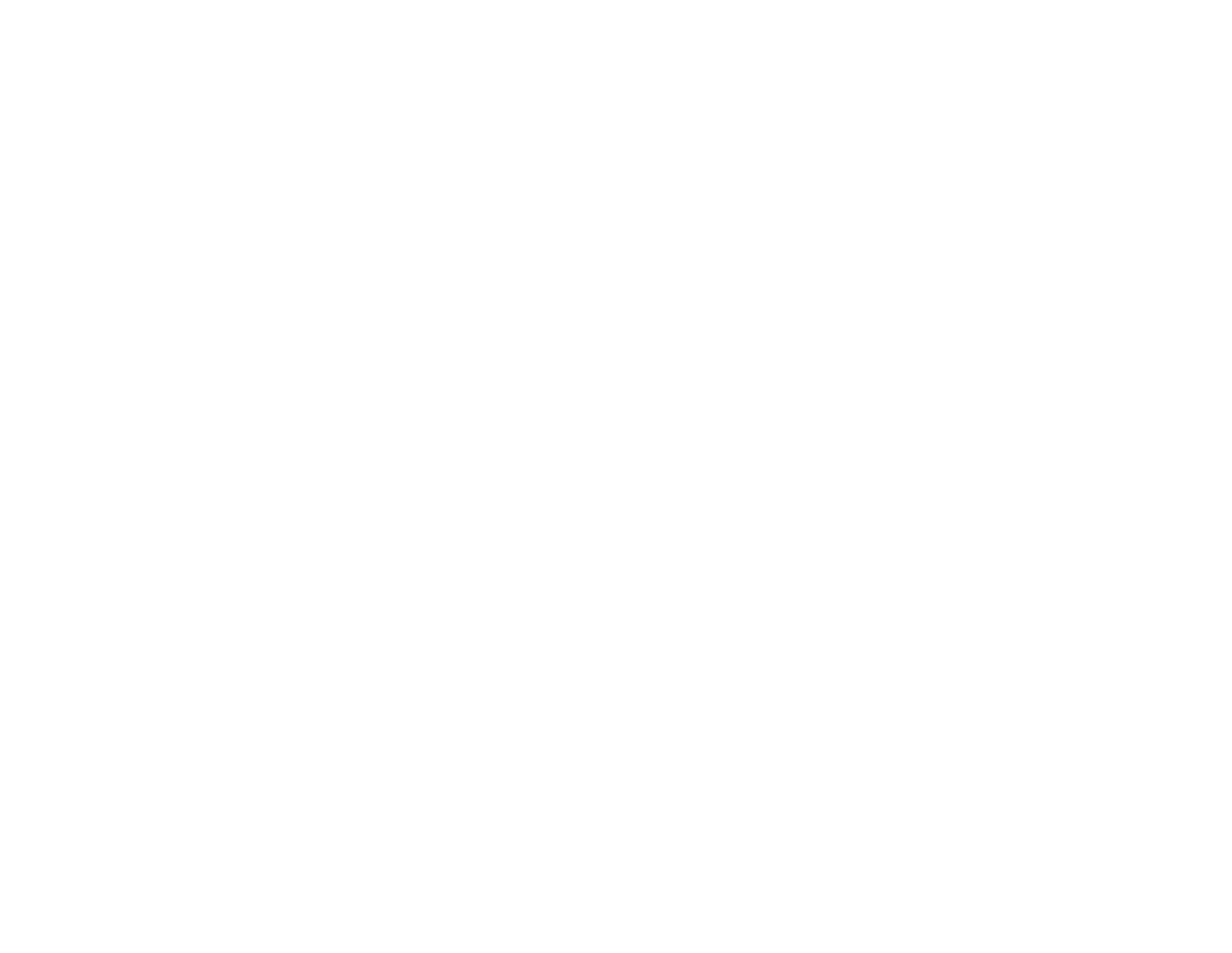## **Table of Contents**

Section I: Executive Summary **Page 5** and the section I: Executive Summary Percent of Your Students Ready for College-Level Coursework Five Year Trends—Percent of Students Who Met College Readiness Benchmarks Five Year Trends—Average ACT Scores Five Year Trends—Average ACT Scores by Level of Preparation Five Year Trends—Percent and Average Composite Score by Race/Ethnicity Percent of Students in College Readiness Standards Score Ranges Average ACT College Reportable Scores by Test Session Duration Percent of Students Who Met College Readiness Benchmark Scores by Test Session Duration Section II: Academic Achievement **Page 11** Page 11 ACT Score Distributions, Cumulative Percentages, Averages, and Quartile Values Average ACT Composite Scores for Race/Ethnicity by Level of Preparation Average ACT Scores by Race/Ethnicity Percent of Students in College Readiness Standards Score Ranges Average ACT Scores by Gender Percent of Students Who Met College Readiness Benchmark Scores by Gender College Readiness Benchmark Percent and Average ACT Scores by Overall High School Curriculum College Readiness Benchmark Percent and Average ACT Scores by Content-Specific Curriculum Section III: College Readiness & Impact of Course Rigor Page 17 Percent of Students Who Met ACT College Readiness Benchmark Scores by Race/Ethnicity Average ACT Scores and Average ACT Score Changes by Common Course Patterns College Readiness Percents by Common Course Patterns Section IV: Career and Educational Aspirations **Page 25** Page 25 Distribution of Planned Educational Majors for All Students by College Plans Average ACT Composite Scores for Racial/Ethnic Groups by Post-Secondary Educational Aspirations Students' Score Report Preferences at Time of Testing Section V: Optional Writing Test Results **Page 29** Page 29 Average ACT English and Writing Scores by Race/Ethnicity and Gender for students who took ACT Writing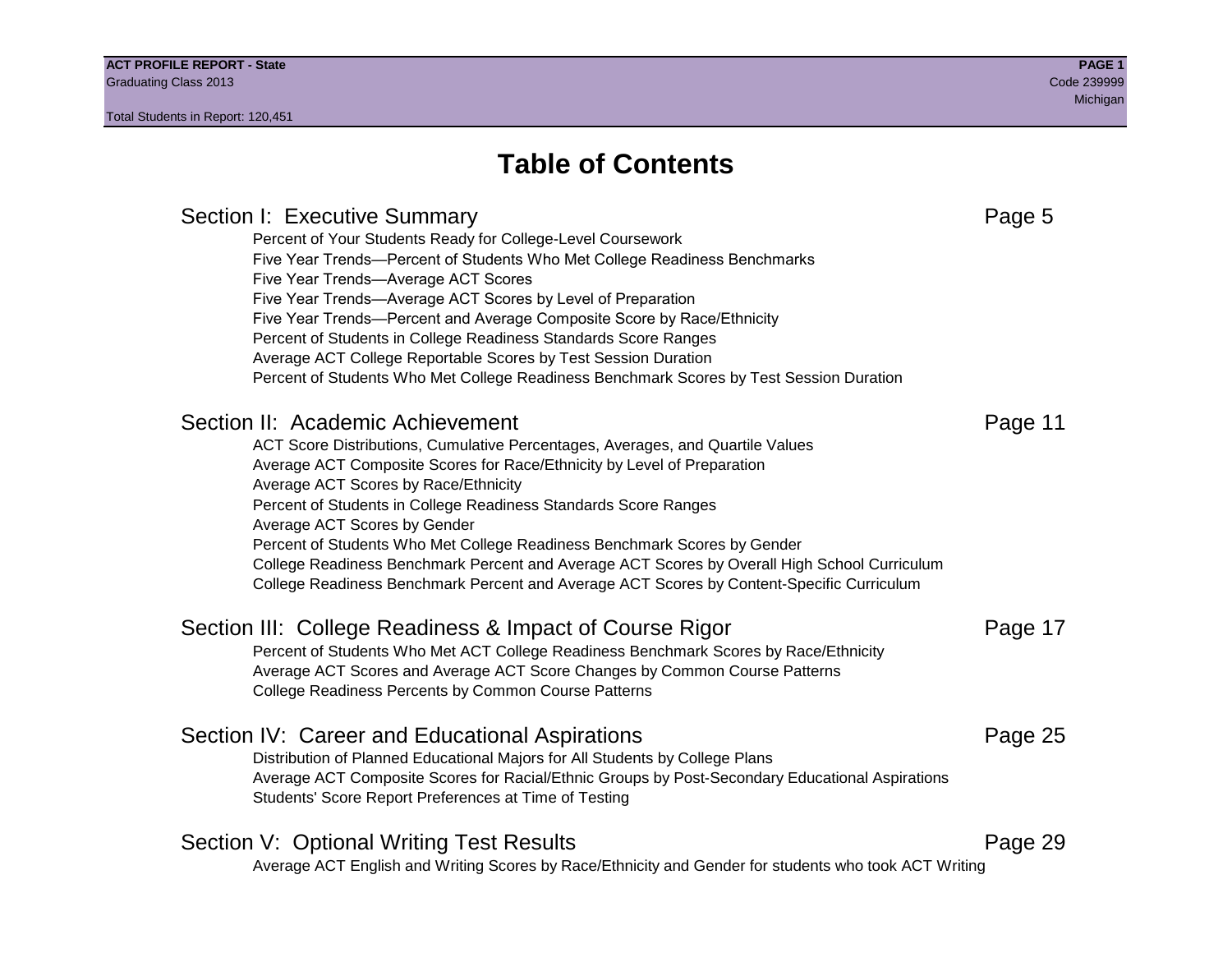Total Students in Report: 120,451

This report provides information about the performance of your 2013 graduating seniors who took the ACT as sophomores, juniors, or seniors; and self-reported at the time of testing that they were scheduled to graduate in 2013. Beginning with the Graduating Class of 2013, all students whose scores are college reportable, both standard and extended time tests, are now included in the report.

This report focuses on:

**Performance** - student test performance in the context of college readiness

**Access** - number of your graduates exposed to college entrance testing and the percent of race/ethnicity participation

**Course Selection** - percent of students pursuing a core curriculum

**Course Rigor** - impact of rigorous coursework on achievement

**College Readiness** - percent of students meeting ACT College Readiness Benchmark Scores in each content area

**Awareness** - extent to which student aspirations match performance

**Articulation** - colleges and universities to which your students send test results

Each year, test data for a school, district, and the state represents a different cohort of students. ACT encourages educators to focus on trends (3, 5, 10 years), not year-to-year changes. Such changes can represent normal – even expected – fluctuations. On the other hand, trend lines offer more insight into what is happening in a school, district, or the state.

Furthermore, ACT encourages educators to measure student performance in the context of college readiness measures. The focus should be on the number and percentage of students who met or exceeded ACT's College Readiness Benchmark Scores, a measure that is much more meaningful and understandable than an average composite score for a group of students.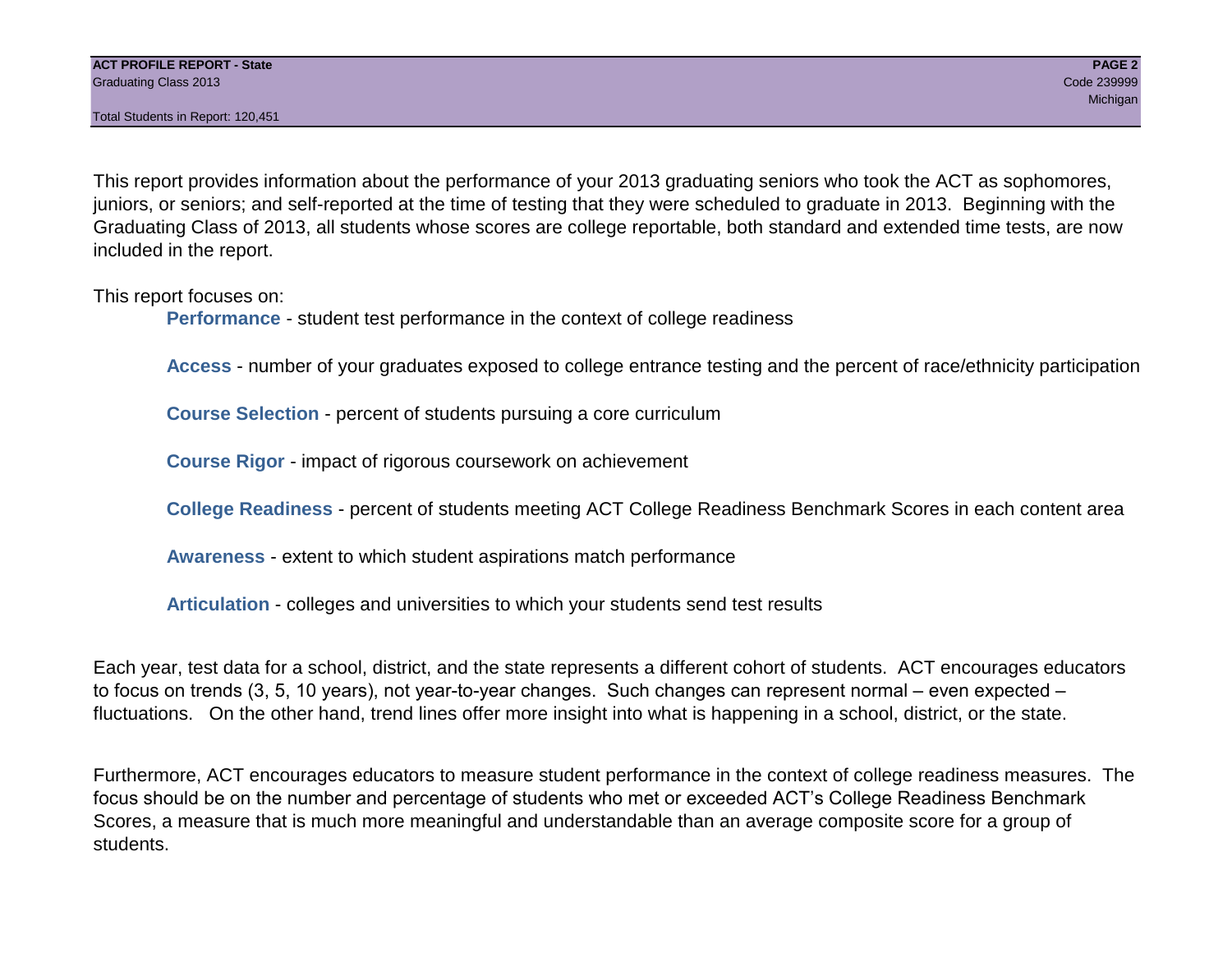Total Students in Report: 120,451

## **The ACT is a curriculum-based measure of college readiness. ACT components include:**

Tests of academic achievement in English, math, reading, science, and writing (optional) High school grade and course information Student Profile Section Career Interest Inventory

## **The ACT:**

Every few years, ACT conducts the **ACT National Curriculum Survey** to ensure its curriculum-based assessment tools accurately measure the skills high school teachers teach and instructors of entry-level college courses expect. The ACT is the only college readiness test designed to reflect the results of such a survey.

ACT's **College Readiness Standards** are sets of statements intended to help students, parents and educators understand the meaning of test scores. The standards relate test scores to the types of skills needed for success in high school and beyond. They serve as a direct link between what students have learned and what they are ready to do next. The ACT is the only college readiness test for which scores can be tied directly to standards. *Connecting College Readiness Standards to the Classroom* interpretive guides can be found at www.act.org/standard/infoserv.html.

Only the ACT reports **College Readiness Benchmark Scores** – A benchmark score is the minimum score needed on an ACT subject-area test to indicate a 50% chance of obtaining a B or higher or about a 75% chance of obtaining a C or higher in the corresponding credit-bearing college courses, which include English Composition, Algebra, Social Science and Biology. These scores were empirically derived based on the actual performance of students in college. The College Readiness Benchmark Scores, updated for 2013, are:

| College Course/Course Area | <b>ACT Test</b> | <b>Benchmark Score</b> |
|----------------------------|-----------------|------------------------|
| <b>English Composition</b> | English         | 18                     |
| Algebra                    | Mathematics     | 22                     |
| <b>Social Sciences</b>     | Reading         | 22                     |
| Biology                    | Science         | 23                     |

For more information, go to www.act.org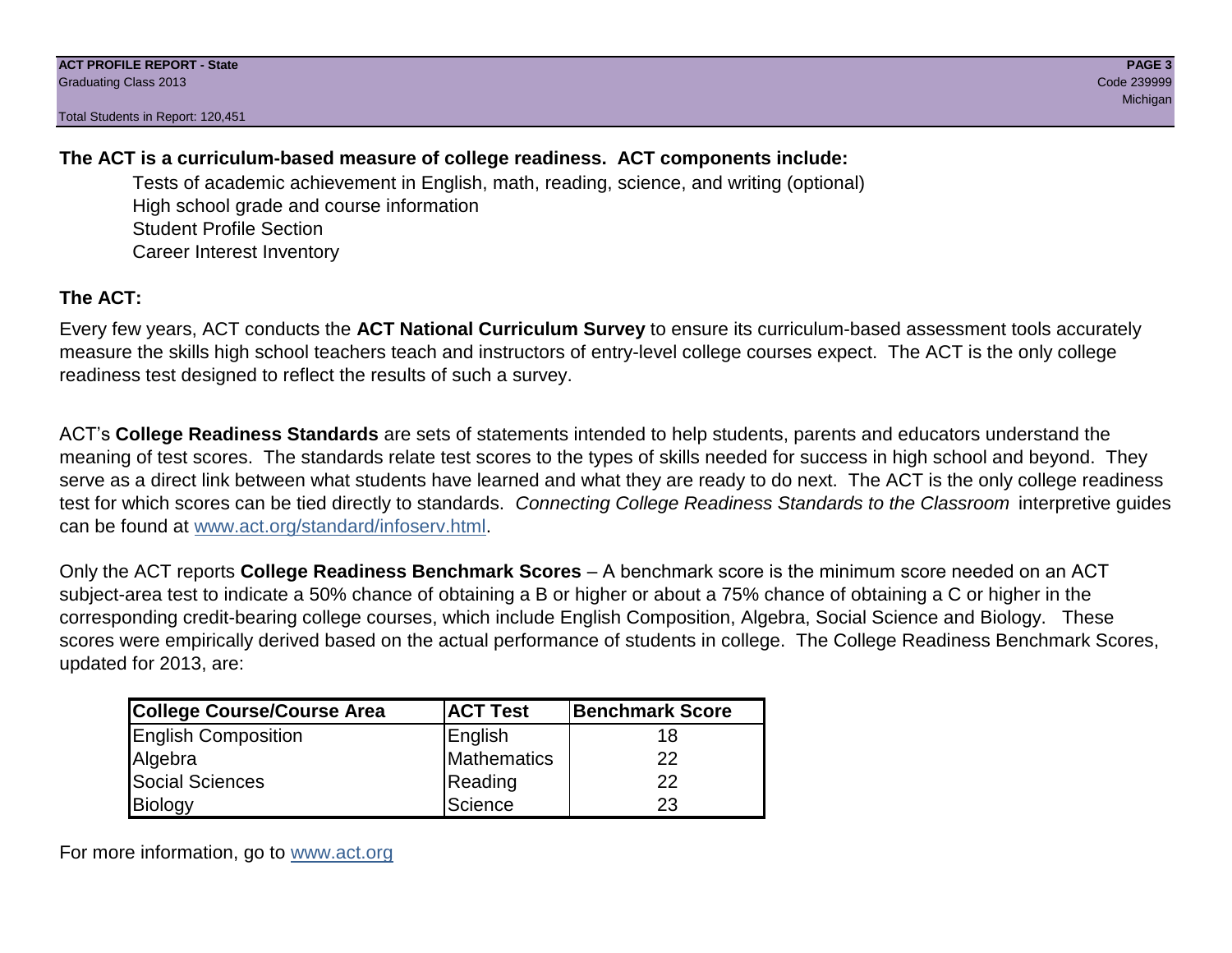### **How to Improve Scores and Increase College Readiness**

21% of your students met all four ACT College Readiness Benchmark Scores (Table 1.1). To improve students' scores and increase the percentage of students identified as college ready, ACT suggests:

PROVIDING ACCESS FOR ALL STUDENTS TO TAKE THE ACT: 120,451 of your students are included in this report (the 'cohort'). Increasing access insures that more students have the opportunity to consider college and allows the reader to use this report to evaluate how well courses and instructional programs are preparing students for college and work.

MAKING CORE CURRICULUM A PRIORITY: Emphasize the need for all students to develop college and work ready skills, regardless of postsecondary aspirations. 75% of the students in the cohort reported taking courses that would be considered 'Core or More' (Table 1.4).

MAKING SURE STUDENTS ARE TAKING THE RIGHT KINDS OF COURSES: Table 3.2 reports 4% of the cohort took less than three years of math courses. Of these students, 8% were college ready. 19% of the cohort reported taking a course sequence of Algebra I, Algebra II, and Geometry. 10% of these students were college ready. In comparison, 45% of the students who took 3 or more years of math beyond Algebra I, Algebra II, and Geometry were college ready. Getting more students ready for Algebra prior to 9th grade will increase the chances that students will be prepared for and take advanced-level math courses.

Similarly, Table 3.2 reports 7% of the cohort took less than three years of natural science courses. 21% of these students were college ready. In comparison, 35% of students who took at least three years of science coursework were college ready.

EVALUATING RIGOR OF COURSES: Table 2.6 reports the percentage of students falling in each of the ACT College Readiness Standards score ranges. For example, approximately 57% of the cohort fall into the lowest three Mathematics score ranges. To increase these students' achievement, identify the standards they should focus on next by accessing ACT's College Readiness Standards at www.act.org/standard.

PLAN GUIDANCE ACTIVITIES BASED ON STUDENTS' CAREER AND COLLEGE ASPIRATIONS: Data in Tables 4.1 and 4.2 enable the reader to determine if aspirations are consistent with academic performance and whether among students with similar aspirations, academic performance is consistent across racial/ethnic groups.

For more information on interpreting data in this report, or to learn how ACT can help your students improve their readiness for college and the workplace, contact ACT Customer Service at 319-337-1309 or customerservices@act.org.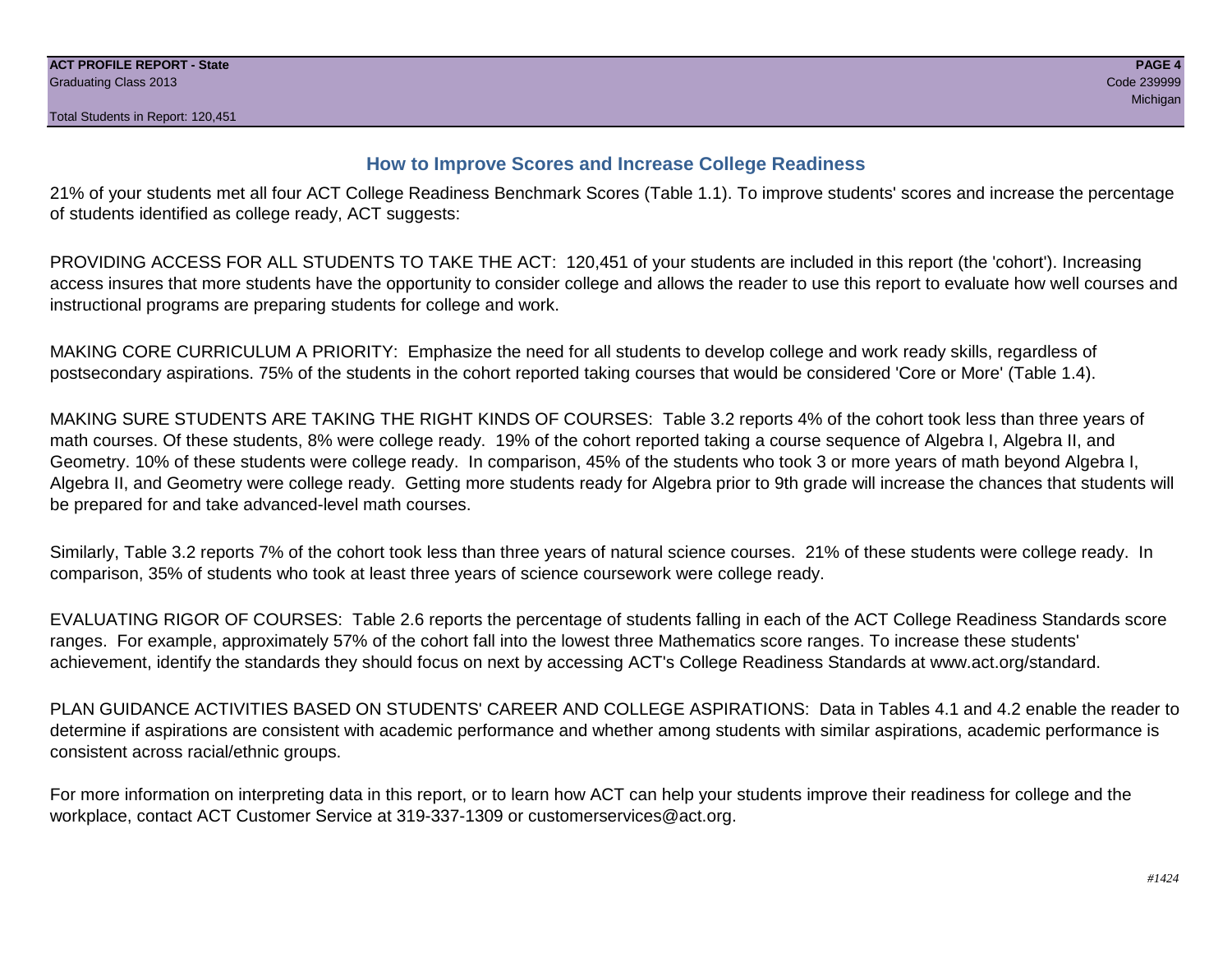**ACT PROFILE REPORT - State: SECTION I, EXECUTIVE SUMMARY PAGE 5** Graduating Class 2013 Code 239999

Total Students in Report: 120,451

michigan and the control of the control of the control of the control of the control of the control of the control of the control of the control of the control of the control of the control of the control of the control of

## Section I Executive Summary

Beginning with the Graduating Class of 2013, all students whose scores are college reportable, both standard and extended time tests, are now included. Also beginning with the 2013 Graduating Class data, College Readiness Benchmarks for Reading and Science were updated to reflect the most recent college coursework research.

> To find the results of only standard time or extended time test takers, refer to Tables 1.7 and 1.8 on page 10.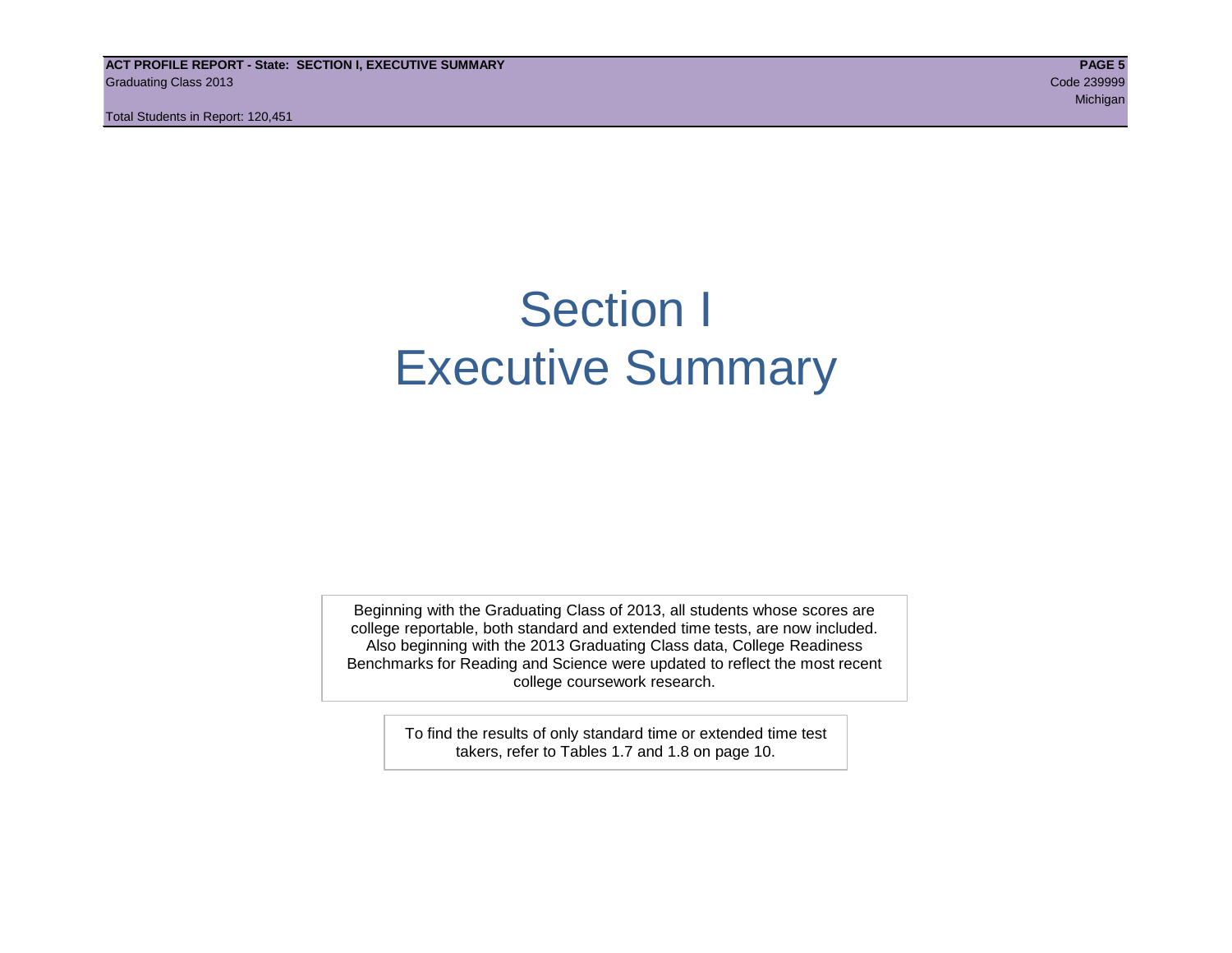#### **ACT PROFILE REPORT - State: SECTION I, EXECUTIVE SUMMARY PAGE 6** Graduating Class 2013 Code 239999

Total Students in Report: 120,451





**A benchmark score is the minimum score needed on an ACT subject-area test to indicate a 50% chance of obtaining a B or higher or about a 75% chance of obtaining a C or higher in the corresponding credit-bearing college course.**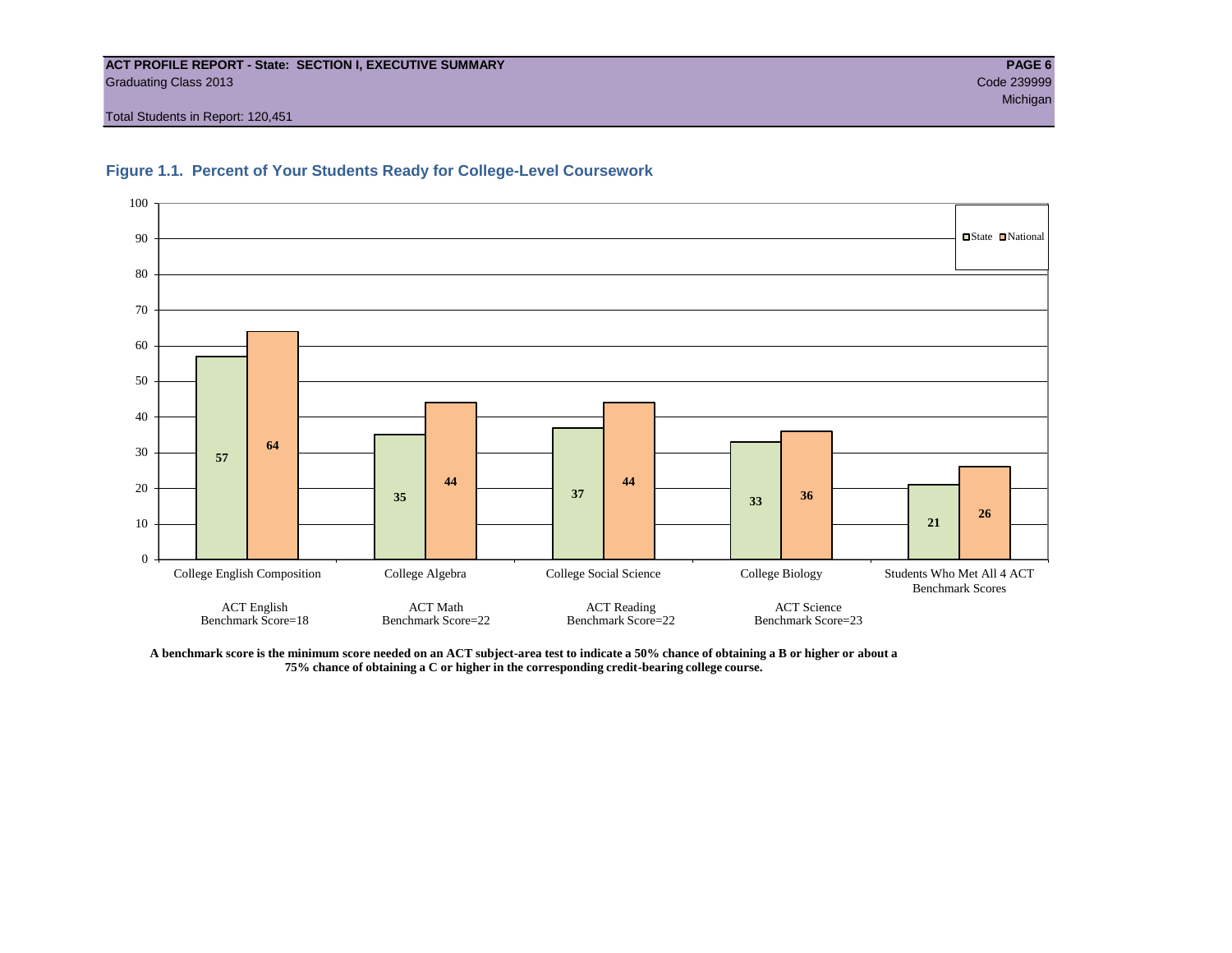#### **ACT PROFILE REPORT - State: SECTION I, EXECUTIVE SUMMARY PAGE 7** Graduating Class 2013 Code 239999

Total Students in Report: 120,451

|      |              | <b>Number of Students</b> |              | <b>Percent Who Met Benchmarks</b> |    |                    |              |          |                |          |                     |          |  |  |  |
|------|--------------|---------------------------|--------------|-----------------------------------|----|--------------------|--------------|----------|----------------|----------|---------------------|----------|--|--|--|
|      |              | <b>Tested</b>             |              | <b>English</b>                    |    | <b>Mathematics</b> | Reading      |          | <b>Science</b> |          | <b>Met All Four</b> |          |  |  |  |
| Year | <b>State</b> | <b>National</b>           | <b>State</b> | National                          |    | National           | <b>State</b> | National |                | National | <b>State</b>        | National |  |  |  |
| 2009 | 121,982      | ,480,469                  | 54           | 67                                | 31 | 42                 | 40           | 53       | 24             | 28       | 18                  | 23       |  |  |  |
| 2010 | 120,930      | .568.835                  | 56           | 66                                | 33 | 43                 | 40           | 52       | 25             | 29       | 19                  | 24       |  |  |  |
| 2011 | 16,823       | 623,112                   | 58           | 66                                | 35 | 45                 | 44           | 52       | 26             | 30       | 20                  | 25       |  |  |  |
| 2012 | 114,727      | .666,017                  | 59           | 67                                | 36 | 46                 | 45           | 52       | 26             | 31       | 21                  | 25       |  |  |  |
| 2013 | 120,451      | 1,799,243                 | 57           | 64                                | 35 | 44                 | 37           | 44       | 33             | 36       | 21                  | 26       |  |  |  |

#### **Table 1.1. Five Year Trends—Percent of Students Who Met College Readiness Benchmarks**

#### **Table 1.2. Five Year Trends—Average ACT Scores**

|      |              | <b>Number of Students</b> |              |                 |      | <b>Average ACT Scores</b> |                |          |                |          |                  |          |  |  |  |
|------|--------------|---------------------------|--------------|-----------------|------|---------------------------|----------------|----------|----------------|----------|------------------|----------|--|--|--|
|      |              | Tested                    |              | <b>English</b>  |      | <b>Mathematics</b>        | <b>Reading</b> |          | <b>Science</b> |          | <b>Composite</b> |          |  |  |  |
| Year | <b>State</b> | <b>National</b>           | <b>State</b> | <b>National</b> |      | National                  | <b>State</b>   | National |                | National | <b>State</b>     | National |  |  |  |
| 2009 | 121,982      | .480.469                  | 18.6         | 20.6            | 19.6 | 21.0                      | 19.6           | 21.4     | 20.1           | 20.9     | 19.6             | 21.1     |  |  |  |
| 2010 | 120,930      | .568.835                  | 18.9         | 20.5            | 19.7 | 21.0                      | 19.7           | 21.3     | 19.9           | 20.9     | 19.7             | 21.0     |  |  |  |
| 2011 | 116,823      | .623,112                  | 19.3         | 20.6            | 19.9 | 21.1                      | 20.1           | 21.3     | 20.3           | 20.9     | 20.0             | 21.1     |  |  |  |
| 2012 | 114,727      | .666.017                  | 19.3         | 20.5            | 20.1 | 21.1                      | 20.0           | 21.3     | 20.4           | 20.9     | 20.1             | 21.1     |  |  |  |
| 2013 | 120,451      | 1,799,243                 | 19.1         | 20.2            | 19.9 | 20.9                      | 20.0           | 21.1     | 20.2           | 20.7     | 19.9             | 20.9     |  |  |  |

#### **Table 1.3. Five Year Trends—Average ACT Scores Nationwide**

|      | <b>Number of Students</b> |                |                    | <b>Average ACT Scores</b> |                |                  |
|------|---------------------------|----------------|--------------------|---------------------------|----------------|------------------|
| Year | Tested                    | <b>English</b> | <b>Mathematics</b> | Reading                   | <b>Science</b> | <b>Composite</b> |
| 2009 | ,480,469                  | 20.6           | 21.0               | 21.4                      | 20.9           | 21.1             |
| 2010 | ,568,835                  | 20.5           | 21.0               | 21.3                      | 20.9           | 21.0             |
| 2011 | ,623,112                  | 20.6           | 21.1               | 21.3                      | 20.9           | 21.1             |
| 2012 | ,666,017                  | 20.5           | 21.1               | 21.3                      | 20.9           | 21.1             |
| 2013 | ,799,243                  | 20.2           | 20.9               | 21.1                      | 20.7           | 20.9             |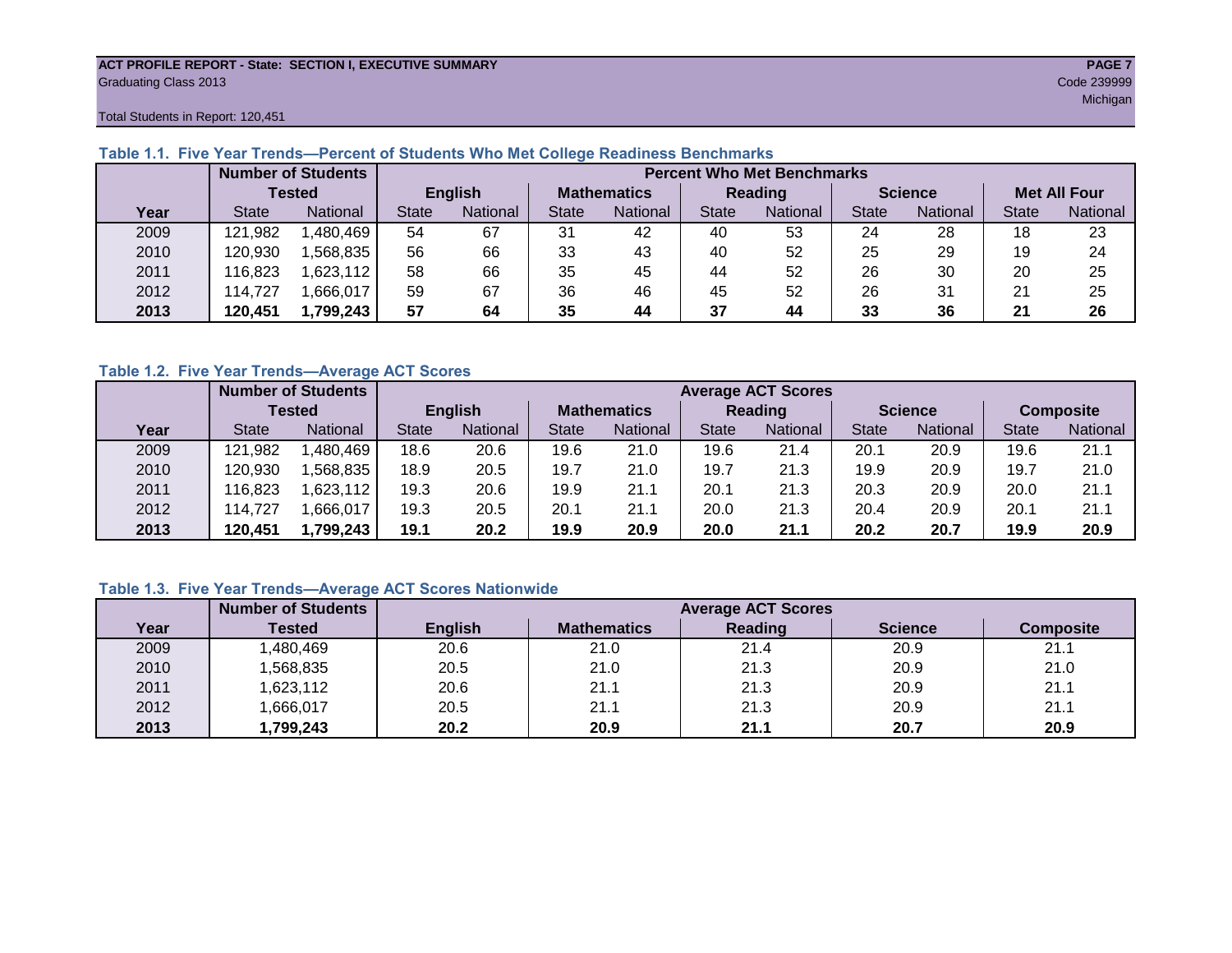#### **ACT PROFILE REPORT - State: SECTION I, EXECUTIVE SUMMARY PAGE 8** Graduating Class 2013 Code 239999

#### Total Students in Report: 120,451

|      |         | <b>Number of Students</b><br><b>Tested</b> |      | Percent <sup>2</sup> |             | <b>English</b> |         | <b>Mathematics</b> |         | <b>Reading</b> | <b>Science</b> |           | <b>Composite</b> |           |
|------|---------|--------------------------------------------|------|----------------------|-------------|----------------|---------|--------------------|---------|----------------|----------------|-----------|------------------|-----------|
|      |         |                                            | Core | <b>Less</b>          |             |                |         |                    |         |                |                |           |                  |           |
|      | Core or | Less than                                  | or   | than                 | Core or     | Less than      | Core or | Less than          | Core or | Less than      | Core or        | Less than | Core or          | Less than |
| Year | More    | Core                                       | More | Core                 | <b>More</b> | Core           | More    | Core               | More    | Core           | More           | Core      | <b>More</b>      | Core      |
| 2009 | 66.446  | 49,183                                     | 54   | 40                   | 20.6        | 16.4           | 21.2    | 17.8               | 21.4    | 17.8           | 21.5           | 18.5      | 21.3             | 17.8      |
| 2010 | 70.256  | 44.258                                     | 58   | 37                   | 20.6        | 16.7           | 21.2    | 17.9               | 21.2    | 17.9           | 21.4           | 18.1      | 21.2             | 17.8      |
| 2011 | 88.122  | 21.346                                     | 75   | 18                   | 20.1        | 16.7           | 20.6    | 18.0               | 20.8    | 18.1           | 21.0           | 18.3      | 20.8             | 17.9      |
| 2012 | 88,554  | 19.416                                     | 77   | 17                   | 20.1        | 16.7           | 20.7    | 18.7               | 20.7    | 17.9           | 21.0           | 18.5      | 20.7             | 17.9      |
| 2013 | 90.038  | 20.819                                     | 75   | 17                   | 20.1        | 16.5           | 20.6    | 17.9               | 20.8    | 17.8           | 21.0           | 18.2      | 20.7             | 17.7      |

### **Table 1.4. Five Year Trends—Average ACT Scores by Level of Preparation**

<sup>1</sup>"Core or More" results correspond to students taking four or more years of English AND three or more years each of math, social studies, and natural science.

 $2$ Percent of all students tested. Numbers will not add up to 100% due to student non-response.

#### **Table 1.5. Five Year Trends—Percent and Average Composite Score by Race/Ethnicity**

|                                        | 2009    |      |      |         | 2010   |      |         | 2011 |      |         | 2012 |      |         | 2013 |      |  |
|----------------------------------------|---------|------|------|---------|--------|------|---------|------|------|---------|------|------|---------|------|------|--|
|                                        | N       | $\%$ | Avg  | N       | %      | Avg  | N       | %    | Avg  | Ν       | %    | Ava  | N       | $\%$ | Avg  |  |
| <b>All Students</b>                    | 121.982 | 100  | 19.6 | 120.930 | 100    | 19.7 | 116.823 | 100  | 20.0 | 114.727 | 100  | 20.1 | 120.451 | 100  | 19.9 |  |
| Black/African American                 | 17.430  | 14   | 15.6 | 17.793  | 15     | 15.8 | 16,685  | 14   | 15.9 | 16.048  | 14   | 16.0 | 15,857  | 13   | 16.0 |  |
| American Indian/Alaska Native          | 1.033   |      | 17.8 | 1,024   |        | 17.8 | 008     |      | 18.0 | 731     |      |      | 704     |      | 17.2 |  |
| White                                  | 81.436  | 67   | 20.6 | 80.204  | 66     | 20.7 | 77.846  | 67   | 21.  | 75.949  | 66   | 21.  | 79.066  | 66   | 20.9 |  |
| Hispanic/Latino                        | 4.203   |      | 17.5 | 4,384   |        | 17.7 | 4,684   |      | 18.2 | 6.471   | 6    | 18.2 | 7,245   | 6.   | 18.3 |  |
| Asian                                  | 2,690   |      | 22.8 | 2,847   | $\sim$ | 23.1 | 2,891   | 2    | 23.3 | 3,012   | 3    | 23.7 | 3,202   |      | 23.1 |  |
| Native Hawaiian/Other Pacific Islander |         |      |      |         | 0      |      | 16      | 0    | 20.0 | 179     | 0    | 19.4 | 128     | 0    | 18.7 |  |
| Two or more races                      | 3.023   |      | 18.8 | 3,860   | 3      | 18.7 | 3,986   | 3    | 19.2 | 4.117   | 4    | 19.5 | 4,700   |      | 19.5 |  |
| Prefer not to respond/No response      | 12,167  | 10   | 18.8 | 10,818  | 9      | 18.8 | 9,707   | 8    | 19.1 | 8,220   |      | 19.4 | 9,549   | 8    | 19.3 |  |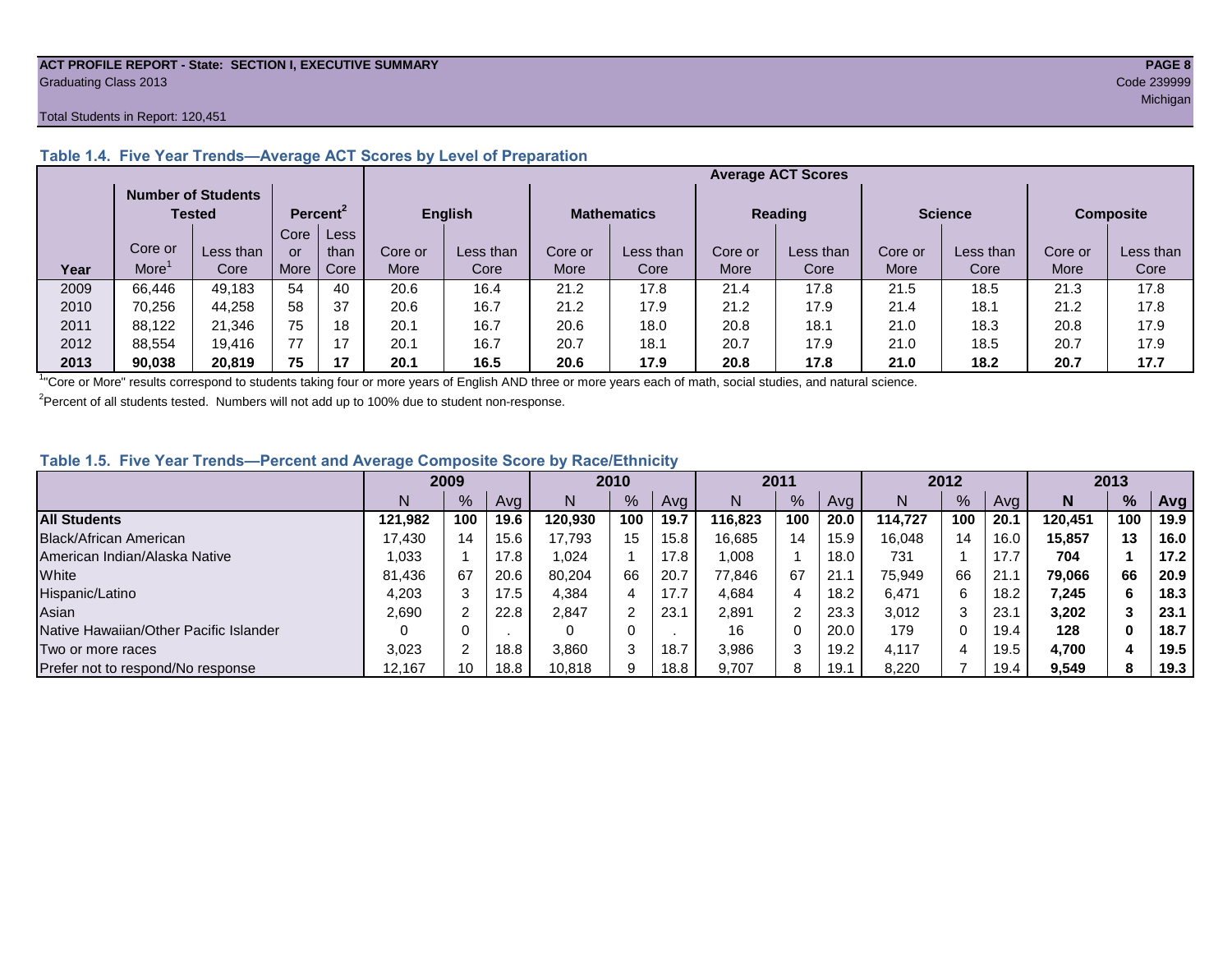## **ACT PROFILE REPORT - State: SECTION I, EXECUTIVE SUMMARY PAGE 9** Graduating Class 2013 Code 239999

michigan and the control of the control of the control of the control of the control of the control of the control of the control of the control of the control of the control of the control of the control of the control of

#### Total Students in Report: 120,451

#### **Table 1.6. Percent of Students in College Readiness Standards Score Ranges**

| <b>CRS</b>    | <b>English</b>         | <b>Mathematics</b>    | <b>Reading</b>      | <b>Science</b>       |
|---------------|------------------------|-----------------------|---------------------|----------------------|
| Range         | (Benchmark = $18$ )    | (Benchmark = $22$ )   | (Benchmark = $22$ ) | $(Benchmark = 23)$   |
|               | 100%                   | 100%                  | 100%                | 100%                 |
| $1 - 12$      | 50%<br>18%<br>13%      | 50%<br>$1\%$<br>$1\%$ | 50%<br>11%<br>8%    | 50%<br>7%<br>7%      |
|               | $0\%$                  | $0\%$                 | $0\%$               | $0\%$                |
| $13 - 15$     | 100%                   | 100%                  | 100%                | 100%                 |
|               | 50%<br>15%<br>13%      | 50%<br>20%<br>14%     | 50%<br>16%<br>13%   | 50%<br>13%<br>10%    |
|               | $0\%$                  | $0\%$                 | $0\%$               | $0\%$                |
|               | 100%                   | 100%                  | 100%                | 100%                 |
| 16-19         | 50%<br>19%<br>18%      | 36%<br>33%<br>50%     | 50%<br>24%<br>21%   | 50%<br>22%<br>23%    |
|               | $0\%$                  | 0%                    | $0\%$               | $0\%$                |
|               | 100%                   | 100%                  | 100%                | 100%                 |
| $20 - 23$     | 50%<br>25%<br>23%      | 50%<br>19%<br>16%     | 50%<br>24%<br>22%   | 31%<br>$30\%$<br>50% |
|               | $0\%$                  | 0%                    | $0\%$               | $0\%$                |
|               | 100%                   | 100%                  | 100%                | 100%                 |
| 24-27         | 50%<br>16%<br>14%      | 50%<br>21%<br>17%     | 50%<br>15%<br>12%   | 50%<br>20%<br>18%    |
|               | $0\%$                  | 0%                    | $0\%$               | 0%                   |
|               | 100%                   | 100%                  | 100%                | 100%                 |
| 28-32         | 50%<br>10%<br>8%       | 50%<br>$9\%$<br>6%    | 50%<br>13%<br>11%   | 50%<br>7%<br>$8\%$   |
|               | $0\%$                  | $0\%$                 | $0\%$               | $0\%$                |
|               | 100%                   | 100%                  | 100%                | 100%                 |
| 33-36         | 50%                    | 50%                   | $50\%$              | 50%                  |
|               | $5\%$<br>$3%$<br>$0\%$ | $3%$<br>2%<br>$0\%$   | 5%<br>$3%$<br>$0\%$ | 2%<br>2%<br>$0\%$    |
|               | 100%                   | 100%                  | 100%                | 100%                 |
| % At or Above | 64%<br>57%             | 44%                   | 44%                 |                      |
| Benchmark     | 50%                    | 35%<br>50%            | 37%<br>50%          | 36%<br>50%<br>33%    |
|               | $0\%$                  | 0%                    | $0\%$               | $0\%$                |
|               |                        | $=$ State             | $=$ National        |                      |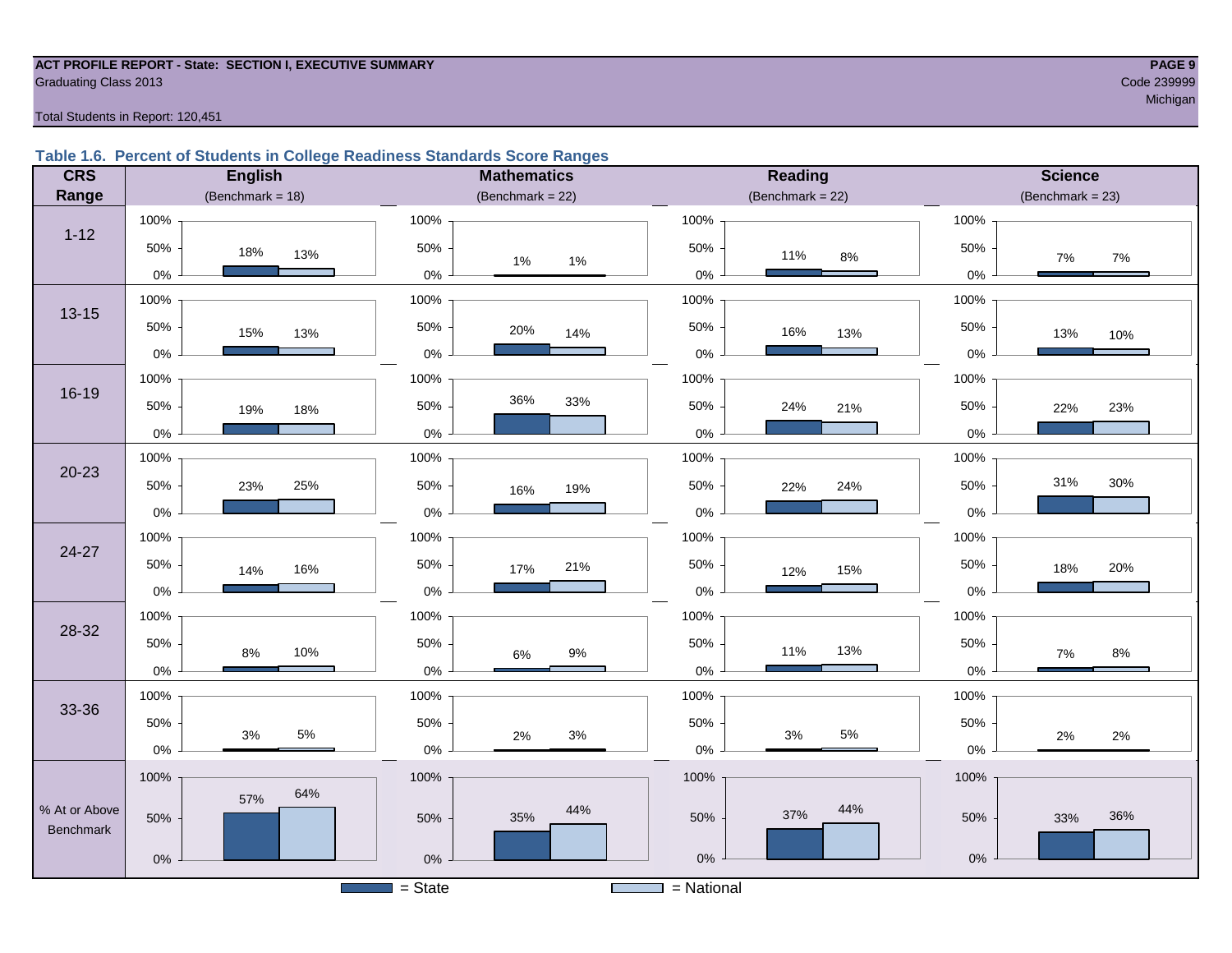#### **ACT PROFILE REPORT- State: SECTION II, ACADEMIC ACHIEVEMENT PAGE 10** Graduating Class 2013 Code 239999

Total Students in Report: 120,451

| <b>Student Group</b> | <b>Test Session</b>  |           |         |         |             | <b>Average ACT Scores</b> |         |           |
|----------------------|----------------------|-----------|---------|---------|-------------|---------------------------|---------|-----------|
|                      | <b>Duration</b>      | N         | Percent | English | Mathematics | Reading                   | Science | Composite |
|                      | <b>Standard Time</b> | 111,547   | 93      | 19.6    | 20.2        | 20.3                      | 20.5    | 20.3      |
| <b>State</b>         | <b>Extended Time</b> | 8,904     |         | 13.9    | 16.2        | 16.0                      | 16.4    | 15.7      |
|                      | Total                | 120,451   | 100     | 19.1    | 19.9        | 20.0                      | 20.2    | 19.9      |
|                      | <b>Standard Time</b> | 1,727,041 | 96      | 20.4    | 21.0        | 21.3                      | 20.9    | 21.0      |
| <b>National</b>      | <b>Extended Time</b> | 72,202    | 4       | 15.9    | 17.7        | 18.1                      | 17.9    | 17.5      |
|                      | Total                | ,799,243  | 100     | 20.2    | 20.9        | 21.1                      | 20.7    | 20.9      |

#### **Table 1.7. Average ACT College Reportable Scores by Test Session Duration**

#### **Table 1.8. Percent of Students Who Met College Readiness Benchmark Scores by Test Session Duration**

| <b>Student Group</b> | <b>Test Session</b>  |         |             | <b>Percent of Students</b> |         | Met      |
|----------------------|----------------------|---------|-------------|----------------------------|---------|----------|
|                      | <b>Duration</b>      | English | Mathematics | Reading                    | Science | All Four |
|                      | <b>Standard Time</b> | 60      | 37          | 38                         | 35      | 23       |
| <b>State</b>         | <b>Extended Time</b> | 20      | 9           | 15                         | 10      | 5        |
|                      | Total                | 57      | 35          | 37                         | 33      | 21       |
|                      | <b>Standard Time</b> | 65      | 45          | 45                         | 37      | 27       |
| <b>National</b>      | <b>Extended Time</b> | 35      | 20          | 28                         | 20      | 13       |
|                      | Total                | 64      | 44          | 44                         | 36      | 26       |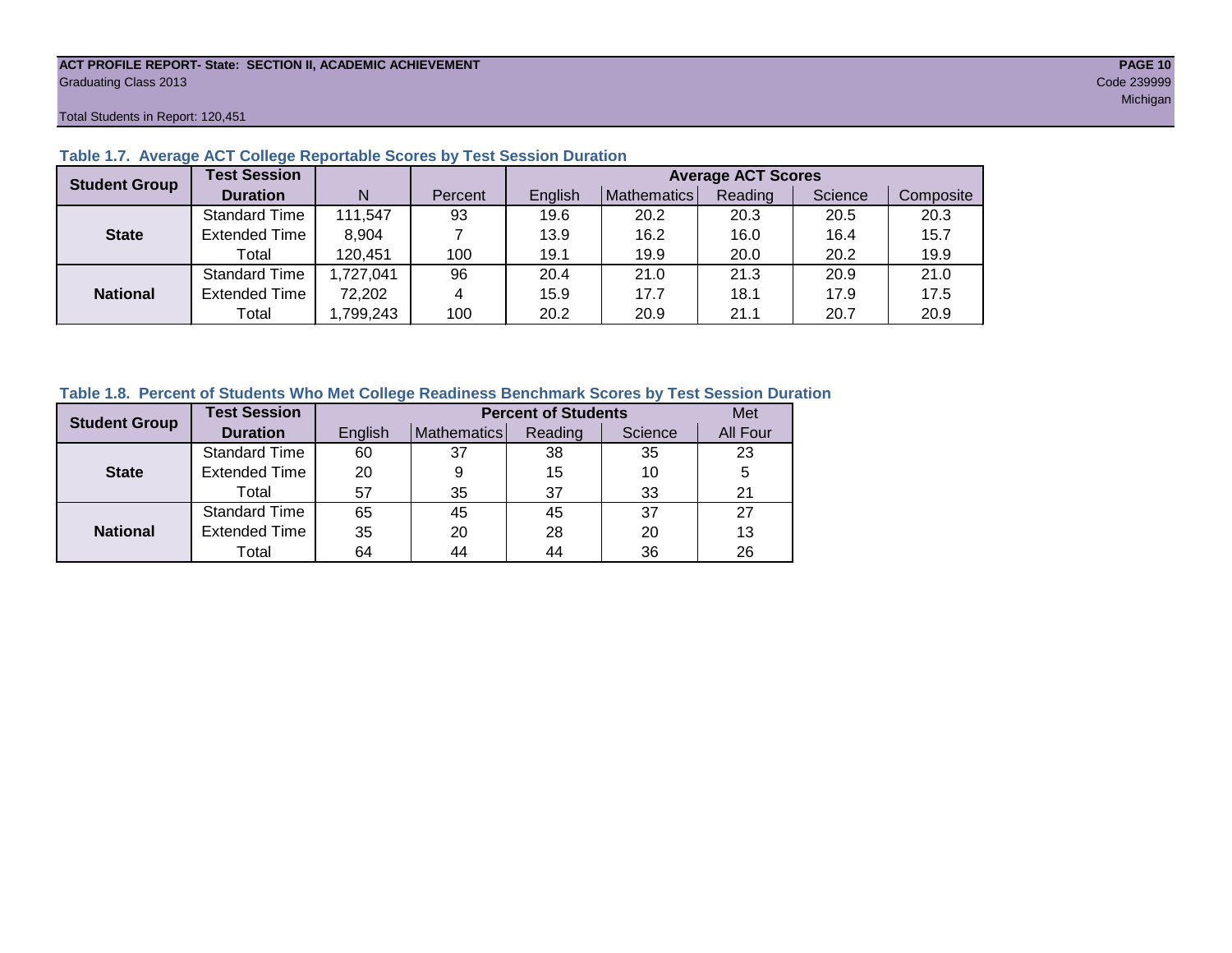Total Students in Report: 120,451

## Section II Academic Achievement

Beginning with the Graduating Class of 2013, all students whose scores are college reportable, both standard and extended time tests, are now included. Also beginning with the 2013 Graduating Class data, College Readiness Benchmarks for Reading and Science were updated to reflect the most recent college coursework research.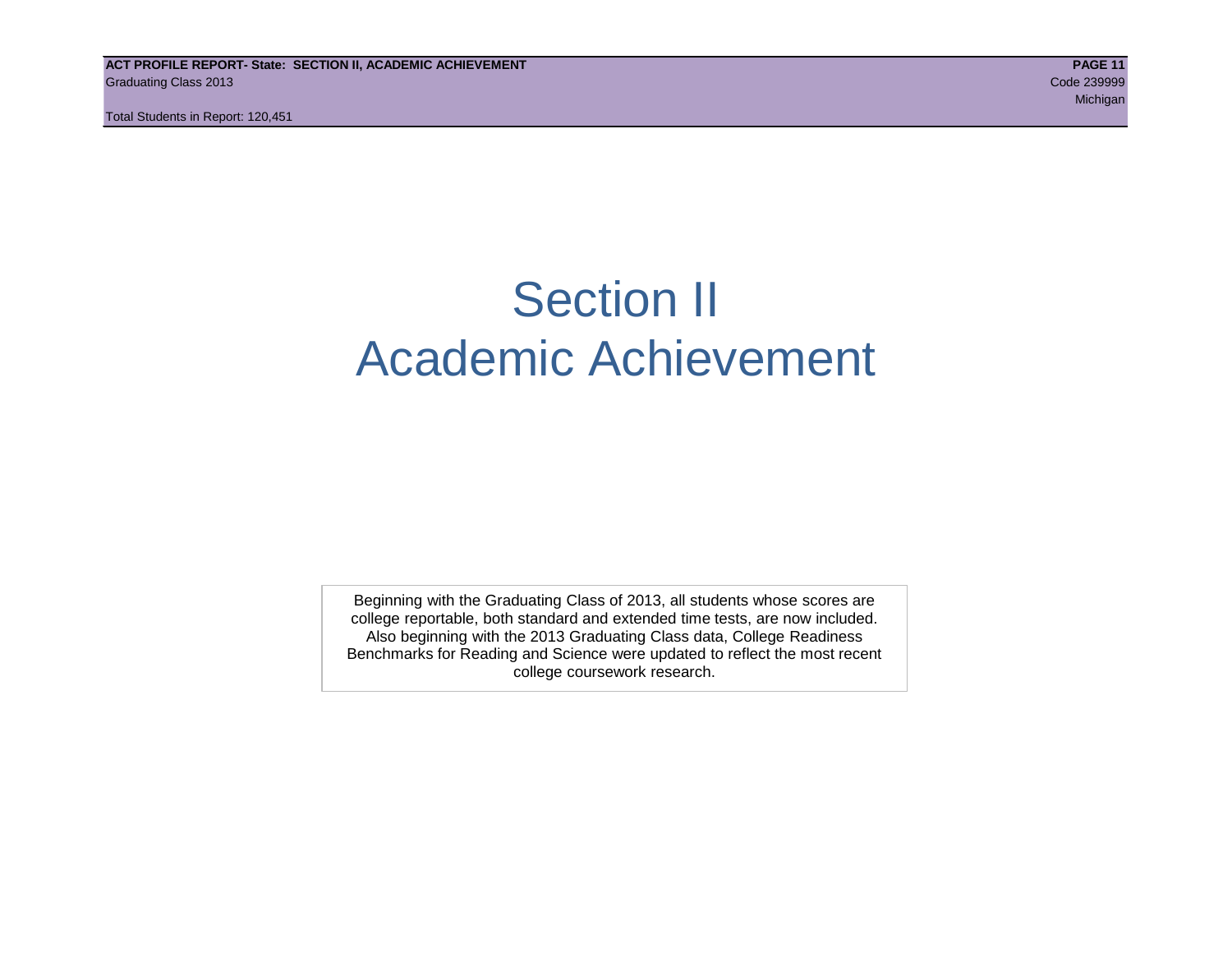## **ACT PROFILE REPORT- State: SECTION II, ACADEMIC ACHIEVEMENT PAGE 12** Graduating Class 2013 Code 239999

Total Students in Report: 120,451

|  | Table 2.1. ACT Score Distributions, Cumulative Percentages (CP <sup>1</sup> ), and Score Averages |  |  |  |
|--|---------------------------------------------------------------------------------------------------|--|--|--|
|  |                                                                                                   |  |  |  |

| <b>ACT Scale</b> |       | <b>English</b> |                | <b>Mathematics</b>      |           | Reading        |                | <b>Science</b> |                 | Composite<br><b>ACT Scale</b> |                |
|------------------|-------|----------------|----------------|-------------------------|-----------|----------------|----------------|----------------|-----------------|-------------------------------|----------------|
| <b>Score</b>     | N     | CP             | $\mathsf{N}$   | $\mathsf{CP}$           | ${\sf N}$ | $\mathsf{CP}$  | ${\sf N}$      | CP             | N               | CP                            | <b>Score</b>   |
| 36               | 308   | 100            | 393            | 100                     | 712       | 100            | 395            | 100            | $\overline{77}$ | 100                           | 36             |
| 35               | 1,215 | 100            | 595            | 100                     | 761       | 99             | 474            | 100            | 309             | 100                           | 35             |
| 34               | 1,179 | 99             | 784            | 99                      | 710       | 99             | 506            | 99             | 535             | 100                           | 34             |
| 33               | 1,364 | 98             | 950            | 99                      | 1,716     | 98             | 681            | 99             | 849             | 99                            | 33             |
| 32               | 1,355 | 97             | 950            | 98                      | 2,011     | 97             | 1,061          | 98             | 1,158           | 99                            | 32             |
| 31               | 1,469 | 95             | 872            | 97                      | 3,762     | 95             | 1,222          | 97             | 1,565           | 98                            | 31             |
| 30               | 1,686 | 94             | 1,173          | 96                      | 2,517     | 92             | 1,595          | 96             | 1,950           | 96                            | 30             |
| 29               | 2,399 | 93             | 2,045          | 95                      | 2,754     | 90             | 1,838          | 95             | 2,340           | 95                            | 29             |
| 28               | 2,191 | 91             | 2,764          | 94                      | 2,706     | 88             | 2,250          | 94             | 2,996           | 93                            | 28             |
| 27               | 3,143 | 89             | 4,248          | 91                      | 3,078     | 85             | 2,687          | 92             | 3,696           | 90                            | 27             |
| 26               | 3,827 | 86             | 4,192          | 88                      | 3,241     | 83             | 5,100          | 89             | 4,179           | 87                            | 26             |
| 25               | 4,172 | 83             | 5,876          | 84                      | 3,522     | 80             | 5,593          | 85             | 4,852           | 84                            | 25             |
| 24               | 5,858 | 80             | 6,708          | 79                      | 4,840     | 77             | 8,130          | 81             | 5,877           | 80                            | 24             |
| 23               | 5,078 | 75             | 5,353          | 74                      | 6,511     | 73             | 8,463          | $74\,$         | 6,324           | 75                            | 23             |
| 22               | 6,313 | 71             | 5,266          | 69                      | 5,401     | 68             | 6,861          | 67             | 6,946           | $70\,$                        | 22             |
| 21               | 8,705 | 65             | 5,755          | 65                      | 8,340     | 63             | 11,139         | 61             | 7,681           | 64                            | 21             |
| 20               | 7,592 | 58             | 3,420          | 60                      | 5,982     | 56             | 11,266         | 52             | 7,955           | 57                            | 20             |
| 19               | 5,415 | 52             | 6,246          | 57                      | 8,363     | 51             | 7,386          | 42             | 8,234           | 51                            | 19             |
| 18               | 5,223 | 47             | 9,492          | 52                      | 5,909     | 44             | 7,336          | 36             | 8,349           | 44                            | 18             |
| 17               | 5,177 | 43             | 11,582         | 44                      | 8,706     | 40             | 5,967          | 30             | 8,211           | 37                            | 17             |
| 16               | 7,175 | 39             | 16,514         | 35                      | 5,484     | 32             | 5,927          | 25             | 7,987           | 30                            | 16             |
| 15               | 7,697 | 33             | 14,472         | 21                      | 5,690     | 28             | 5,547          | 20             | 7,882           | 24                            | 15             |
| 14               | 7,001 | 26             | 6,303          | $\boldsymbol{9}$        | 8,767     | 23             | 5,062          | $16\,$         | 7,383           | 17                            | 14             |
| 13               | 3,733 | 21             | 3,567          | $\overline{\mathbf{4}}$ | 5,128     | 16             | 4,974          | 12             | 6,718           | 11                            | 13             |
| 12               | 4,789 | 18             | 549            | $\overline{1}$          | 6,755     | 11             | 3,413          | $\overline{7}$ | 4,411           | $\mathbf 5$                   | 12             |
| 11               | 5,569 | 14             | 296            |                         | 4,456     | 6              | 2,471          | 5              | 1,584           | $\overline{2}$                | 11             |
| 10               | 4,228 | 9              | 22             |                         | 1,233     | $\overline{2}$ | 2,071          | 3              | 289             | 1                             | 10             |
| 9                | 3,469 | 5              | 36             |                         | 696       |                | 619            |                | 74              |                               | 9              |
| 8                | 1,953 | 3              | 16             |                         | 375       |                | 243            |                | 21              |                               | 8              |
| 7                | 796   |                | $\mathbf 0$    |                         | 104       |                | 109            |                | 12              |                               | $\overline{7}$ |
| 6                | 288   |                | $\overline{7}$ |                         | 135       |                | 34             |                | $\mathsf 3$     |                               | $6\phantom{1}$ |
| 5                | 47    |                | $\mathbf 0$    |                         | 55        |                | $\overline{7}$ |                |                 |                               | 5              |
| 4                | 22    |                | $\overline{c}$ |                         | 12        |                | 14             |                | $\Omega$        |                               |                |
| 3                | 8     |                | $\mathbf 0$    |                         | 6         |                | 5              |                | $\mathbf 0$     |                               | 3              |
| $\overline{2}$   | 6     | 1              | $\mathbf 0$    |                         | 8         |                | $\Omega$       | 1              | $\Omega$        | 1                             | 2              |
|                  |       | $\mathbf{1}$   | 3              |                         | 5         |                | 5              |                | $\Omega$        | $\mathbf{1}$                  |                |
| Avg (SD)         |       | 19.1(6.5)      |                | 19.9(5.1)               |           | 20.0(6.3)      |                | 20.2(5.3)      |                 | 19.9(5.3)                     | Avg (SD)       |

michigan and the control of the control of the control of the control of the control of the control of the control of the control of the control of the control of the control of the control of the control of the control of

<sup>1</sup>CP is the cumulative percent of students at or below a score point.

Note: Shaded portions of columns identify the students who met/exceeded the ACT College Readiness Benchmark Scores.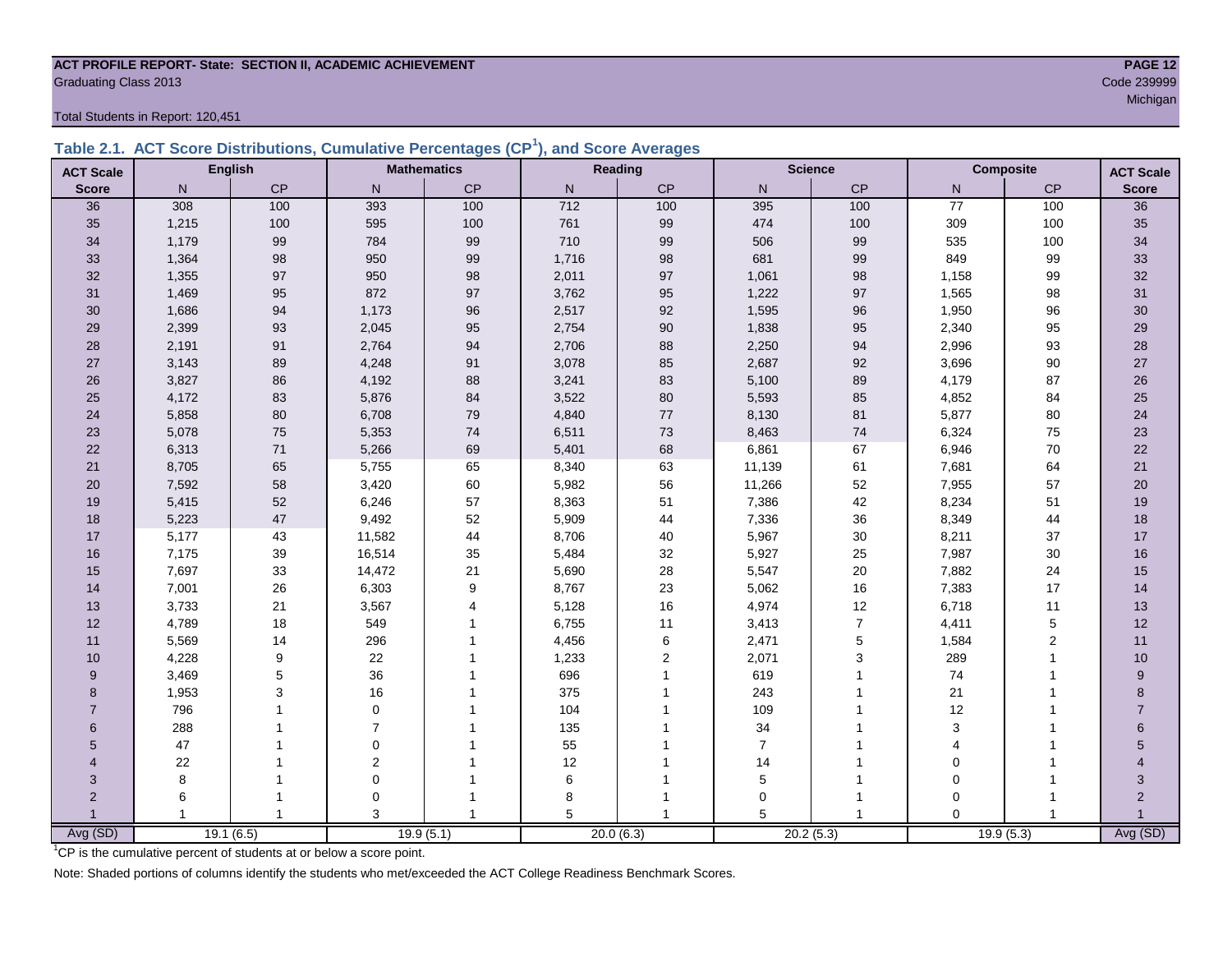#### **ACT PROFILE REPORT- State: SECTION II, ACADEMIC ACHIEVEMENT PAGE 13** Graduating Class 2013 Code 239999

#### Total Students in Report: 120,451

|                  |                         |           | <b>English</b>           |     | <b>Reading</b>         |                |                        |           | <b>Mathematics</b>    |                |                            |     |                        |                |                  |
|------------------|-------------------------|-----------|--------------------------|-----|------------------------|----------------|------------------------|-----------|-----------------------|----------------|----------------------------|-----|------------------------|----------------|------------------|
|                  |                         |           |                          |     | <b>Social Studies/</b> |                |                        |           | <b>Pre/Elementary</b> |                | <b>Algebra/ Coordinate</b> |     | <b>Plane Geometry/</b> |                |                  |
| <b>ACT Scale</b> | <b>Usage/ Mechanics</b> |           | <b>Rhetorical Skills</b> |     | <b>Sciences</b>        |                | <b>Arts/Literature</b> |           | Algebra               |                | Geometry                   |     | <b>Trigonometry</b>    |                | <b>ACT Scale</b> |
| <b>Score</b>     | N.                      | <b>CP</b> | N                        | CP  | N.                     | <b>CP</b>      | N <sub>1</sub>         | <b>CP</b> | N.                    | <b>CP</b>      | N.                         | CP  | N.                     | CP             | <b>Score</b>     |
| 18               | 2,890                   | 100       | 1,556                    | 100 | 2,247                  | 100            | 2.746                  | 100       | 3.740                 | 100            | 739                        | 100 | 841                    | 100            | 18               |
| 17               | 4,182                   | 98        | 1,381                    | 99  | 3,686                  | 98             | 4.740                  | 98        | 3,617                 | 97             | 1,081                      | 99  | 94                     | 99             | 17               |
| 16               | 3.170                   | 94        | 4,334                    | 98  | 5,950                  | 95             | 5.826                  | 94        | 4,088                 | 94             | 1.779                      | 98  | 3.679                  | 99             | 16               |
| 15               | 5.173                   | 91        | 6.410                    | 94  | 5,326                  | 90             | 6.688                  | 89        | 5,480                 | 90             | 4,918                      | 97  | 4,398                  | 96             | 15               |
| 14               | 4,196                   | 87        | 5,655                    | 89  | 8,335                  | 86             | 3.492                  | 83        | 5,481                 | 86             | 7,590                      | 93  | 7,634                  | 93             | 14               |
| 13               | 6,492                   | 84        | 8,301                    | 84  | 7,654                  | 79             | 7.355                  | 80        | 6,565                 | 81             | 11.771                     | 87  | 10.495                 | 86             | 13               |
| 12               | 7,187                   | 78        | 12,188                   | 77  | 9,216                  | 72             | 7,575                  | 74        | 10,789                | 76             | 10.769                     | 77  | 10,397                 | 77             | 12               |
| 11               | 9,908                   | 72        | 12,346                   | 67  | 10,206                 | 65             | 13,360                 | 68        | 7,541                 | 67             | 11,990                     | 68  | 14,499                 | 69             | 11               |
| 10               | 13,225                  | 64        | 10,392                   | 57  | 10,634                 | 56             | 8,493                  | 57        | 11,698                | 61             | 16,015                     | 58  | 11,577                 | 57             | 10               |
| 9                | 10,353                  | 53        | 14,704                   | 48  | 17,433                 | 47             | 13,247                 | 50        | 7,589                 | 51             | 14,652                     | 45  | 23,656                 | 47             | 9                |
| 8                | 9,930                   | 45        | 10.936                   | 36  | 11.831                 | 33             | 9.655                  | 39        | 13,869                | 45             | 14.830                     | 33  | 12,883                 | 28             | 8                |
| $\overline{7}$   | 9,928                   | 36        | 9.846                    | 27  | 11,054                 | 23             | 8.689                  | 31        | 20,207                | 33             | 11,046                     | 20  | 3,421                  | 17             | $\overline{7}$   |
| 6                | 12,379                  | 28        | 8,937                    | 19  | 7,772                  | 14             | 8.693                  | 24        | 11,362                | 16             | 7,340                      | 11  | 7,689                  | 14             | 6                |
| 5                | 8,232                   | 18        | 4,342                    | 11  | 6,835                  | 8              | 11.741                 | 17        | 4,803                 | $\overline{7}$ | 1,216                      | 5   | 5,257                  | 8              | 5                |
| 4                | 6,501                   | 11        | 6,047                    | 8   | 749                    | $\overline{2}$ | 4.432                  | 7         | 2,228                 | 3              | 2,929                      | 4   | 1,510                  | 3              |                  |
| 3                | 5,027                   | 6         | 2,624                    | 3   | 1,085                  | 1              | 2,585                  | 3         | 952                   | 1              | 609                        | 1   | 1,413                  | $\overline{2}$ | 3                |
| 2                | 1,558                   |           | 398                      |     | 349                    |                | 1,054                  | 1         | 390                   | 1              | 883                        |     | 600                    |                | $\overline{2}$   |
|                  | 120                     |           | 54                       |     | 89                     |                | 80                     |           | 52                    |                | 294                        |     | 408                    |                |                  |
| Avg (SD)         | 9.3(3.9)                |           | 9.9(3.5)                 |     | 10.3(3.5)              |                | 9.9(3.9)               |           | 9.9(3.6)              |                | 10.0(3.0)                  |     | 10.0(3.1)              |                | Avg (SD)         |

**Table 2.2. ACT Subscore Distributions, Cumulative Percentages (CP<sup>1</sup> ), and Subscore Averages**

 $1$ <sup>-1</sup>CP is the cumulative percent of students at or below a score point.

#### **Table 2.3. ACT Score Quartile Values**

| <b>Quartile</b>      | <b>English</b> | <b>Mathematics</b> | Reading      | <b>Science</b> | Composite |
|----------------------|----------------|--------------------|--------------|----------------|-----------|
| Q3 (75th Percentile) | 24             | 24                 | $\sim$<br>24 | 24             | 24        |
| Q2 (50th Percentile) |                |                    |              | 20             | 19        |
| Q1 (25th Percentile) |                |                    |              | 16             | 16        |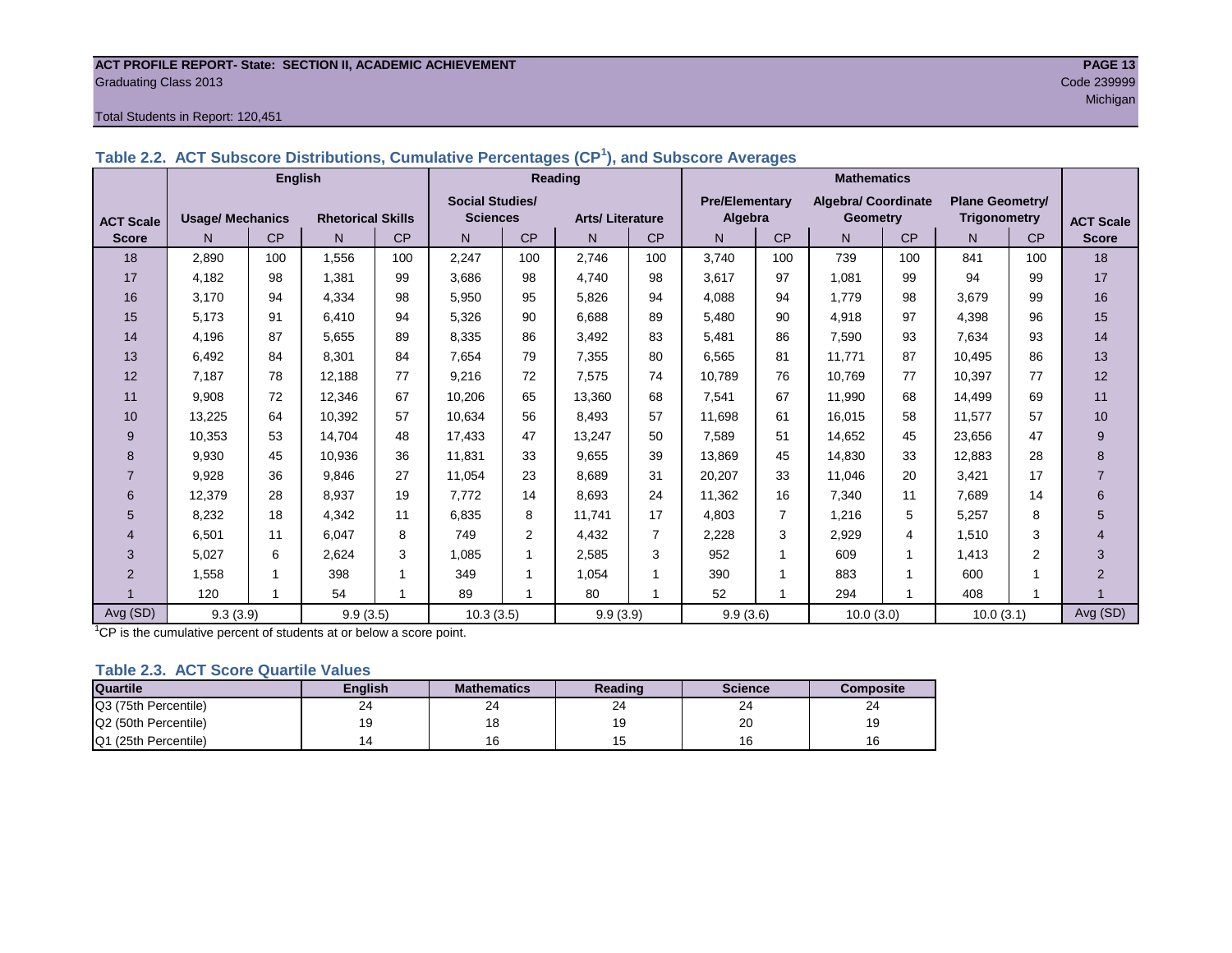Total Students in Report: 120,451

#### **Table 2.4. Average ACT Composite Scores for Race/Ethnicity by Level of Preparation**

| <b>Student</b>  |                                 | <b>Number of Students</b> | <b>Percent Taking</b>     |                     | <b>Average ACT Composite Score</b> |
|-----------------|---------------------------------|---------------------------|---------------------------|---------------------|------------------------------------|
| <b>Group</b>    | <b>Race/Ethnicity</b>           | <b>Tested</b>             | Core or More <sup>1</sup> | <b>Core or More</b> | <b>Less Than Core</b>              |
|                 | <b>All Students</b>             | 120,451                   | 75                        | 20.7                | 17.7                               |
|                 | Black/African American          | 15,857                    | 68                        | 16.6                | 14.9                               |
|                 | American Indian/Alaska Native   | 704                       | 67                        | 17.9                | 16.2                               |
|                 | <b>White</b>                    | 79,066                    | 78                        | 21.5                | 18.7                               |
| <b>State</b>    | Hispanic/Latino                 | 7,245                     | 71                        | 19.0                | 16.7                               |
|                 | Asian                           | 3,202                     | 79                        | 24.1                | 19.6                               |
|                 | Native Hawaiian/Other Pac. Isl. | 128                       | 63                        | 20.1                | 17.4                               |
|                 | I Two or more races             | 4,700                     | 73                        | 20.2                | 17.5                               |
|                 | Prefer not/No Response          | 9,549                     | 62                        | 20.6                | 16.9                               |
|                 | <b>All Students</b>             | 1,799,243                 | 74                        | 21.7                | 18.7                               |
|                 | Black/African American          | 239,598                   | 69                        | 17.5                | 15.6                               |
|                 | American Indian/Alaska Native   | 14,217                    | 62                        | 19.1                | 16.5                               |
|                 | <b>White</b>                    | 1,034,712                 | 76                        | 22.9                | 20.0                               |
| <b>National</b> | Hispanic/Latino                 | 259,741                   | 72                        | 19.5                | 17.2                               |
|                 | Asian                           | 71,677                    | 81                        | 24.1                | 21.5                               |
|                 | Native Hawaiian/Other Pac. Isl. | 4,772                     | 71                        | 20.5                | 17.5                               |
|                 | I Two or more races             | 64,221                    | 74                        | 21.9                | 19.2                               |
|                 | Prefer not/No Response          | 110,305                   | 58                        | 22.4                | 18.4                               |

<sup>1</sup>"Core or More" results correspond to students taking four or more years of English AND three or more years each of math, social studies, and natural science.

#### **Table 2.5. Average ACT Scores by Race/Ethnicity**

| <b>Student</b>  |                                 |                |                    |                |                |                  |
|-----------------|---------------------------------|----------------|--------------------|----------------|----------------|------------------|
| <b>Group</b>    | <b>Race/Ethnicity</b>           | <b>English</b> | <b>Mathematics</b> | <b>Reading</b> | <b>Science</b> | <b>Composite</b> |
|                 | <b>All Students</b>             | 19.1           | 19.9               | 20.0           | 20.2           | 19.9             |
|                 | Black/African American          | 14.8           | 16.3               | 15.9           | 16.5           | 16.0             |
|                 | American Indian/Alaska Native   | 15.8           | 17.5               | 17.3           | 17.9           | 17.2             |
|                 | White                           | 20.2           | 20.7               | 21.0           | 21.1           | 20.9             |
| <b>State</b>    | Hispanic/Latino                 | 17.2           | 18.4               | 18.3           | 18.7           | 18.3             |
|                 | Asian                           | 22.0           | 24.6               | 22.1           | 23.0           | 23.1             |
|                 | Native Hawaiian/Other Pac. Isl. | 17.9           | 18.5               | 19.2           | 18.7           | 18.7             |
|                 | Two or more races               | 18.7           | 19.2               | 19.7           | 19.8           | 19.5             |
|                 | Prefer not/No Response          | 18.4           | 19.4               | 19.4           | 19.5           | 19.3             |
|                 | <b>All Students</b>             | 20.2           | 20.9               | 21.1           | 20.7           | 20.9             |
|                 | Black/African American          | 15.7           | 17.2               | 17.0           | 16.9           | 16.9             |
|                 | American Indian/Alaska Native   | 16.6           | 18.2               | 18.3           | 18.3           | 18.0             |
|                 | White                           | 21.8           | 21.9               | 22.6           | 22.0           | 22.2             |
| <b>National</b> | Hispanic/Latino                 | 17.7           | 19.3               | 18.9           | 18.8           | 18.8             |
|                 | Asian                           | 22.5           | 25.0               | 22.9           | 23.1           | 23.5             |
|                 | Native Hawaiian/Other Pac. Isl. | 18.6           | 20.1               | 19.5           | 19.5           | 19.5             |
|                 | Two or more races               | 20.6           | 20.9               | 21.6           | 20.9           | 21.1             |
|                 | Prefer not/No Response          | 20.0           | 20.8               | 21.0           | 20.5           | 20.7             |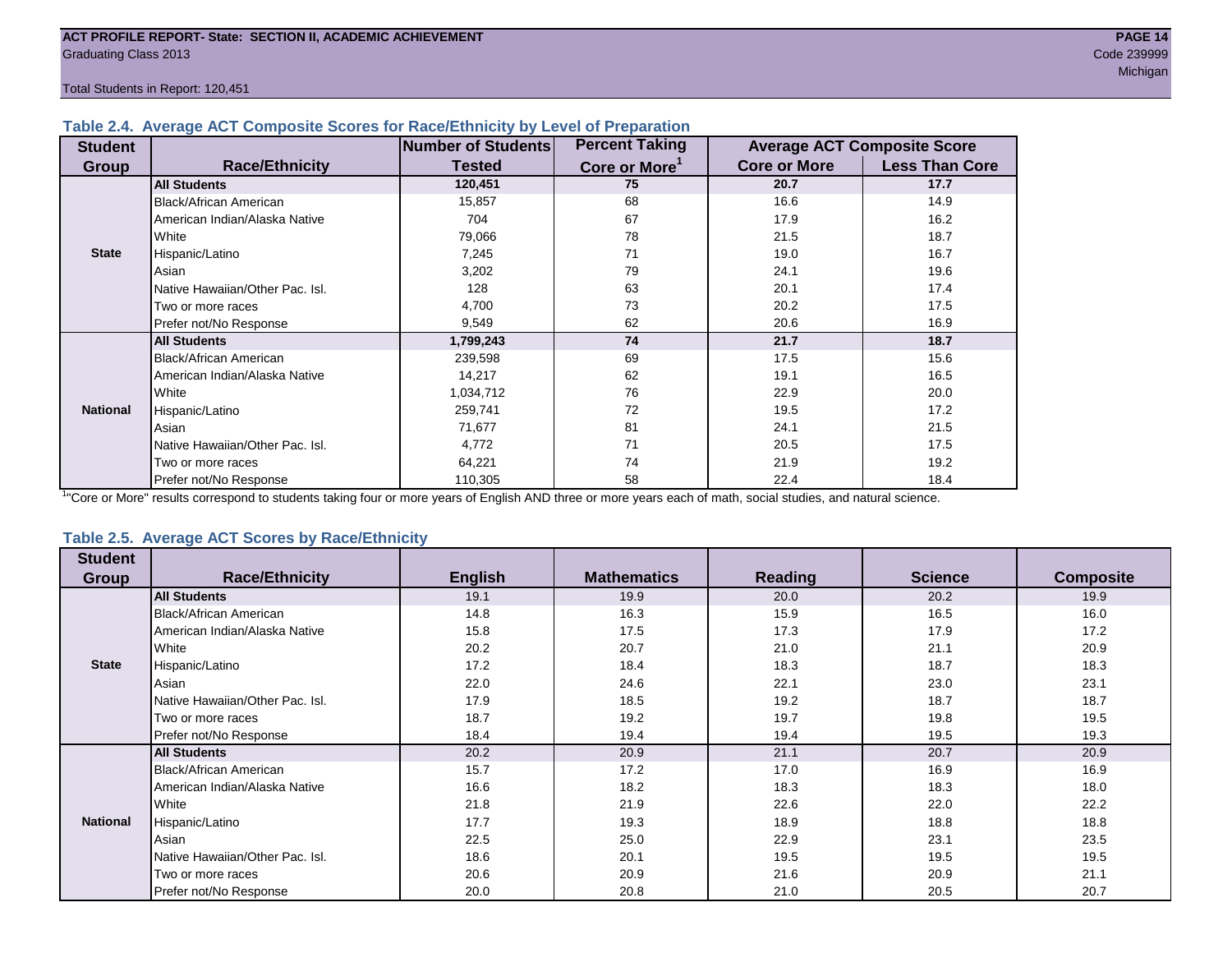#### **ACT PROFILE REPORT- State: SECTION II, ACADEMIC ACHIEVEMENT PAGE 15** Graduating Class 2013 Code 239999

Total Students in Report: 120,451

| <b>Student</b>  | <b>CRS</b> |         | <b>English</b> |         | <b>Mathematics</b> |         | Reading | <b>Science</b> |    |  |
|-----------------|------------|---------|----------------|---------|--------------------|---------|---------|----------------|----|--|
| Group           | Range      | N       | %              | N       | %                  | N       | %       | N              | %  |  |
|                 | 33 to 36   | 4,066   | 3              | 2,722   | $\overline{2}$     | 3,899   | 3       | 2,056          | 2  |  |
|                 | 28 to 32   | 9,100   | 8              | 7,804   | 6                  | 13,750  | 11      | 7,966          |    |  |
|                 | 24 to 27   | 17,000  | 14             | 21,024  | 17                 | 14,681  | 12      | 21,510         | 18 |  |
| <b>State</b>    | 20 to 23   | 27,688  | 23             | 19,794  | 16                 | 26,234  | 22      | 37.729         | 31 |  |
|                 | 16 to 19   | 22,990  | 19             | 43,834  | 36                 | 28,462  | 24      | 26,616         | 22 |  |
|                 | 13 to 15   | 18,431  | 15             | 24,342  | 20                 | 19,585  | 16      | 15,583         | 13 |  |
|                 | 01 to 12   | 21,176  | 18             | 931     |                    | 13.840  | 11      | 8.991          |    |  |
|                 | 33 to 36   | 81,846  | 5              | 51,648  | 3                  | 89,731  | 5       | 36,033         | 2  |  |
|                 | 28 to 32   | 175,672 | 10             | 156,561 | 9                  | 239,643 | 13      | 138,865        | 8  |  |
|                 | 24 to 27   | 291.095 | 16             | 385,102 | 21                 | 277.723 | 15      | 364,600        | 20 |  |
| <b>National</b> | 20 to 23   | 447,398 | 25             | 343,822 | 19                 | 424,936 | 24      | 542.531        | 30 |  |
|                 | 16 to 19   | 327,718 | 18             | 590.816 | 33                 | 384.706 | 21      | 413,107        | 23 |  |
|                 | 13 to 15   | 242,064 | 13             | 258,384 | 14                 | 240,069 | 13      | 183,840        | 10 |  |
|                 | 01 to 12   | 233,450 | 13             | 12,910  |                    | 142,435 | 8       | 120,267        |    |  |

#### **Table 2.6. Percent of Students in College Readiness Standards (CRS) Score Ranges**

#### **Table 2.7. Average ACT Scores by Gender**

| <b>Student Group</b> | <b>Gender</b> |         |         | <b>Average ACT Scores</b> |             |         |         |           |  |  |  |  |
|----------------------|---------------|---------|---------|---------------------------|-------------|---------|---------|-----------|--|--|--|--|
|                      |               | N       | Percent | Enalish                   | Mathematics | Reading | Science | Composite |  |  |  |  |
|                      | Males         | 59,574  | 49      | 18.5                      | 20.2        | 19.6    | 20.4    | 19.8      |  |  |  |  |
| <b>State</b>         | Females       | 59,318  | 49      | 19.8                      | 19.6        | 20.4    | 20.0    | 20.1      |  |  |  |  |
|                      | Missing       | 1.559   |         | 18.0                      | 19.0        | 19.1    | 19.4    | 19.0      |  |  |  |  |
|                      | Males         | 835,431 | 46      | 19.8                      | 21.4        | 20.9    | 21.2    | 20.9      |  |  |  |  |
| <b>National</b>      | Females       | 954,919 | 53      | 20.6                      | 20.5        | 21.4    | 20.4    | 20.9      |  |  |  |  |
|                      | Missing       | 8,893   |         | 16.1                      | 18.2        | 17.6    | 17.7    | 17.5      |  |  |  |  |

#### **Table 2.8. Percent of Students Who Met College Readiness Benchmark Scores by Gender**

| <b>Student Group</b> | Gender  |         | <b>Percent of Students</b> |         |         |                 |  |  |  |  |
|----------------------|---------|---------|----------------------------|---------|---------|-----------------|--|--|--|--|
|                      |         | English | Mathematics                | Reading | Science | <b>All Four</b> |  |  |  |  |
| <b>State</b>         | Males   | 53      | 37                         | 35      | 36      | 22              |  |  |  |  |
|                      | Females | 61      | 33                         | 39      | 31      | 21              |  |  |  |  |
|                      | Males   | 62      | 47                         | 43      | 40      | 29              |  |  |  |  |
| <b>National</b>      | Females | 67      | $4^{\prime}$               | 45      | 33      | 24              |  |  |  |  |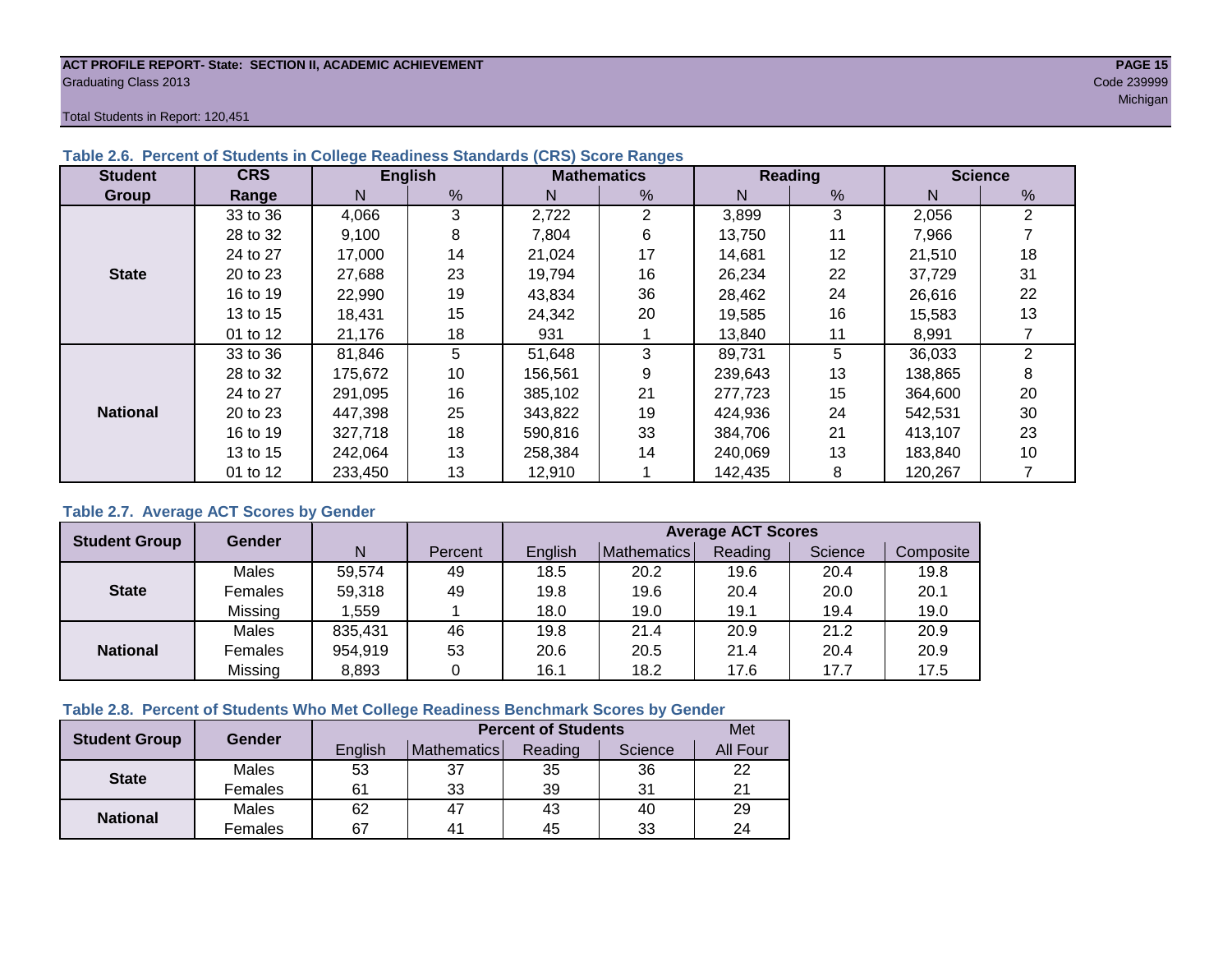#### **ACT PROFILE REPORT- State: SECTION II, ACADEMIC ACHIEVEMENT PAGE 16** Graduating Class 2013 Code 239999

#### Total Students in Report: 120,451

| <b>Student</b>  | <b>Curriculum</b>                       | N        | <b>English</b> |      | <b>Mathematics</b> |      | <b>Reading</b> |      |       | <b>Science</b> | <b>Composite</b> |      |
|-----------------|-----------------------------------------|----------|----------------|------|--------------------|------|----------------|------|-------|----------------|------------------|------|
| Group           | Taken $^{\scriptscriptstyle\mathsf{T}}$ |          | CRB %          | Avg  | CRB %              | Avg  | CRB %          | Avg  | CRB % | Ava            | $CRB\%4$         | Avg  |
|                 | Core or More <sup>2</sup>               | 90,038   | 63             | 20.1 | 40                 | 20.6 | 42             | 20.8 | 38    | 21.0           | 25               | 20.7 |
| <b>State</b>    | Less than Corel                         | 20,819   | 39             | 16.5 | 20                 | 17.9 | 23             | 17.8 | 19    | 18.2           | 10               | 17.7 |
|                 | Missing <sup>3</sup>                    | 9,594    | 35             | 16.0 | 18                 | 17.6 | 21             | 17.3 | 18    | 17.8           | 10               | 17.3 |
|                 | Core or More                            | ,322,739 | 71             | 21.2 | 50                 | 21.7 | 50             | 22.0 | 42    | 21.5           | 31               | 21.7 |
| <b>National</b> | Less than Core                          | 396,592  | 48             | 17.8 | 27                 | 18.9 | 30             | 19.0 | 22    | 18.8           | 14               | 18.7 |
|                 | Missing                                 | 79,912   | 36             | 16.0 | 19                 | 17.8 | 24             | 17.5 | 17    | 17.7           | 10               | 17.4 |

#### **Table 2.9. College Readiness Benchmark (CRB) Percent and Average ACT Scores by Overall High School Curriculum**

<sup>1</sup> "Curriculum Taken" reflects overall high school curriculum in this table.

 $^2$  "Core or More" results correspond to students taking four or more years of English AND three or more years each of math, social studies, and natural science.

 $3$  Zero years or no coursework information reported in one or more content areas.

 $4$  Composite CRB% results reflect students who met all four subject-area benchmarks.

#### **Table 2.10. College Readiness Benchmark (CRB) Percent and Average ACT Scores by Content-Specific Curriculum**

| <b>Student</b>  | <b>Curriculum</b>         |          | <b>English</b> |      |          | <b>Mathematics</b> |      |          | <b>Reading</b> |      |          | <b>Science</b> |      |  |
|-----------------|---------------------------|----------|----------------|------|----------|--------------------|------|----------|----------------|------|----------|----------------|------|--|
| Group           | <b>Taken</b>              |          | CRB %          | Avg  |          | CRB %              | Avg  | N        | CRB %          | Avg  | N        | CRB %          | Avg  |  |
|                 | Core or More <sup>2</sup> | 100,859  | 61             | 19.8 | 107,294  | 37                 | 20.2 | 104,662  | 39             | 20.5 | 102,953  | 35             | 20.6 |  |
| <b>State</b>    | Less than Core            | 11,329   | 34             | 15.7 | 4,589    |                    | 16.3 | 7,030    | 15             | 16.4 | 8,571    | 21             | 18.4 |  |
|                 | Missing <sup>3</sup>      | 8,263    | 37             | 16.3 | 8,568    | 19                 | 17.8 | 8,759    | 22             | 17.5 | 8,927    | 18             | 17.9 |  |
|                 | Core or More              | ,646,286 | 67             | 20.6 | ,648,697 | 46                 | 21.3 | .554,990 | 46             | 21.5 | ,506,965 | 40             | 21.3 |  |
| <b>National</b> | Less than Core            | 84,048   | 36             | 15.9 | 77,906   |                    | 16.3 | 171,617  | 32             | 19.1 | 218,267  |                | 18.0 |  |
|                 | Missing                   | 68,909   | 38             | 16.4 | 72,640   | 20                 | 17.9 | 72,636   | 25             | 17.7 | 74,011   | 18             | 17.8 |  |

<sup>1</sup>"Curriculum Taken" reflects content-specific curriculum in this table.

<sup>2</sup> "Core or More" results correspond to students taking four or more years of English or three or more years of math, social studies, or natural science, respectively. For instance, Reading "Core or More" results correspond to students taking three or more years of social studies, regardless of courses taken in other content areas.

 $3$  Zero years or no coursework information reported in the specified content area.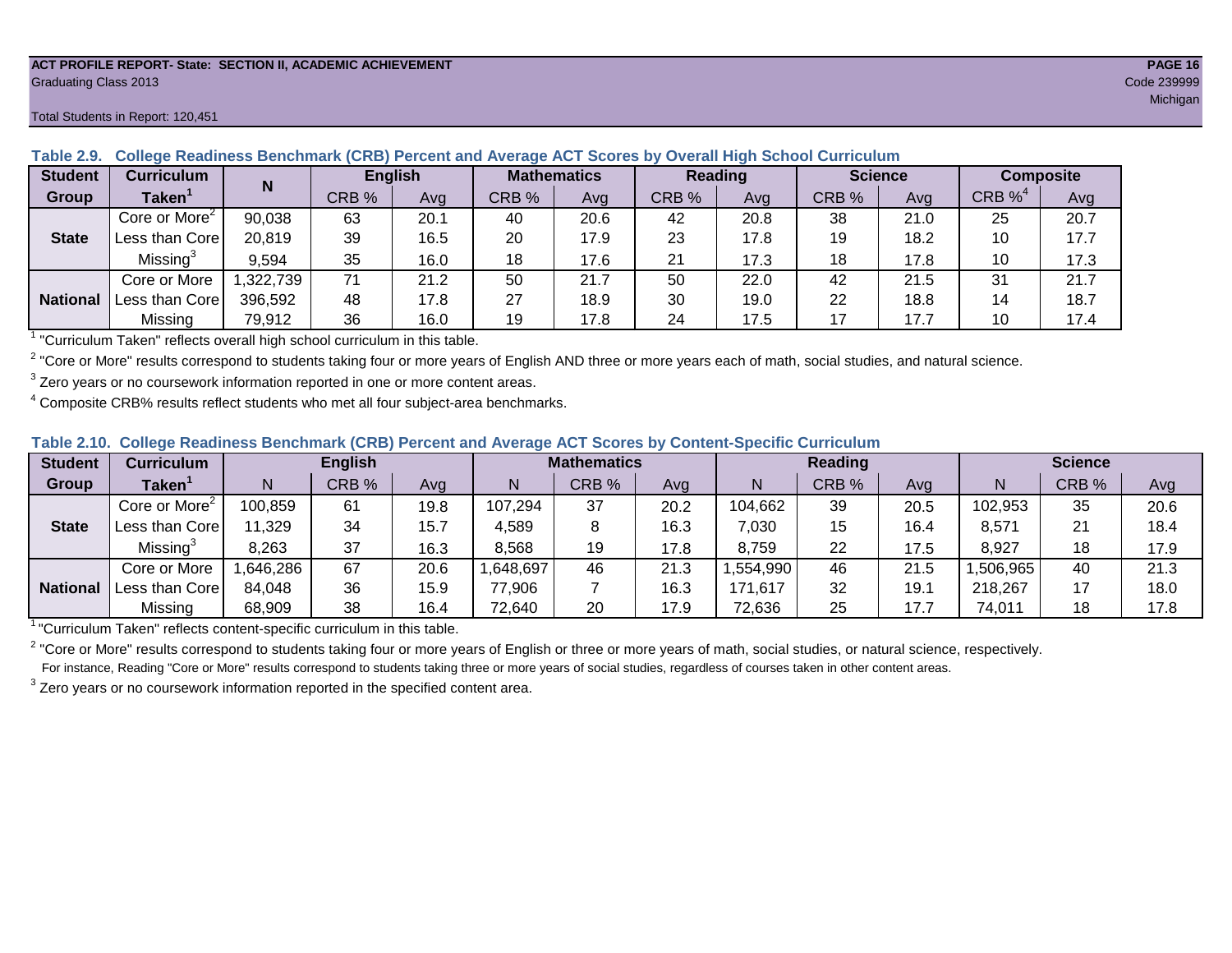Total Students in Report: 120,451

## Section III College Readiness and the Impact of Course Rigor

Beginning with the Graduating Class of 2013, all students whose scores are college reportable, both standard and extended time tests, are now included. Also beginning with the 2013 Graduating Class data, College Readiness Benchmarks for Reading and Science were updated to reflect the most recent college coursework research.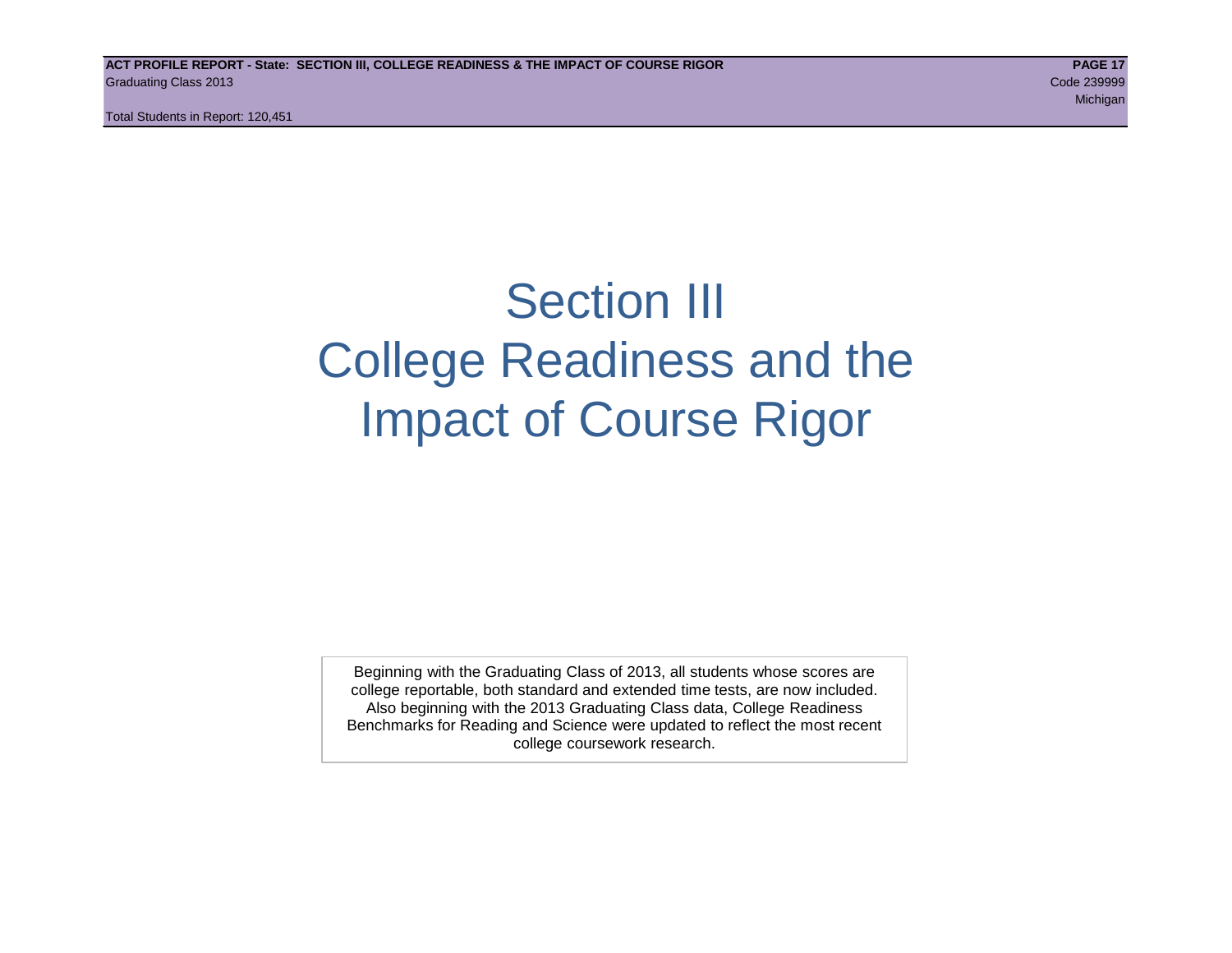#### **ACT PROFILE REPORT - State: SECTION III, COLLEGE READINESS & THE IMPACT OF COURSE RIGOR PAGE 18** Graduating Class 2013 Code 239999

michigan and the control of the control of the control of the control of the control of the control of the control of the control of the control of the control of the control of the control of the control of the control of

Total Students in Report: 120,451

#### **Figure 3.1. Percent of Students Who Met ACT College Readiness Benchmark Scores by Race/Ethnicity: ENGLISH**



ACT English Benchmark Score = **18**

**□ Percent Ready DPercent Not Ready**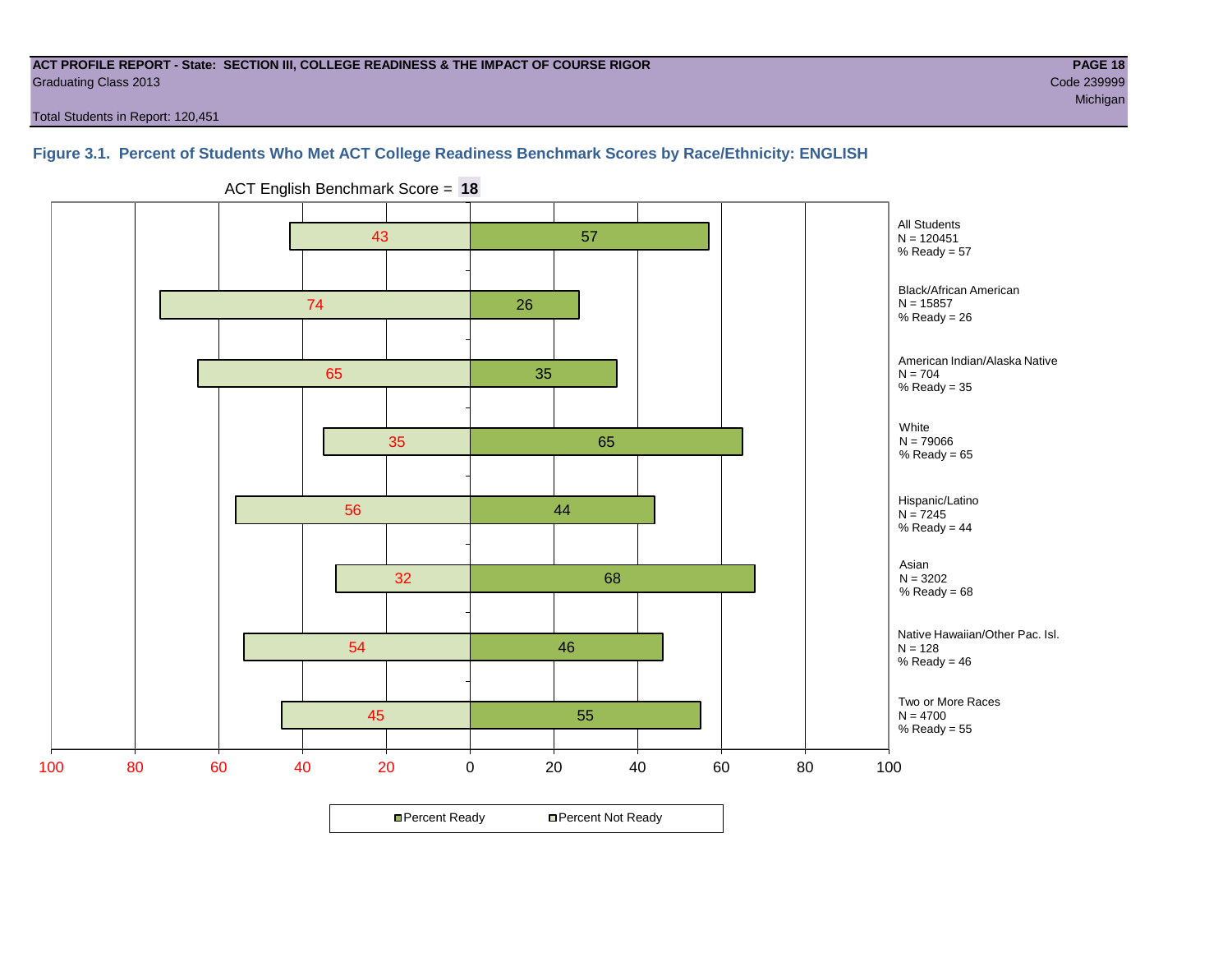#### **ACT PROFILE REPORT - State: SECTION III, COLLEGE READINESS & THE IMPACT OF COURSE RIGOR PAGE 19** Graduating Class 2013 Code 239999

Total Students in Report: 120,451

## **Figure 3.2. Percent of Students Who Met ACT College Readiness Benchmark Scores by Race/Ethnicity: MATHEMATICS**



ACT Mathematics Benchmark Score = **22**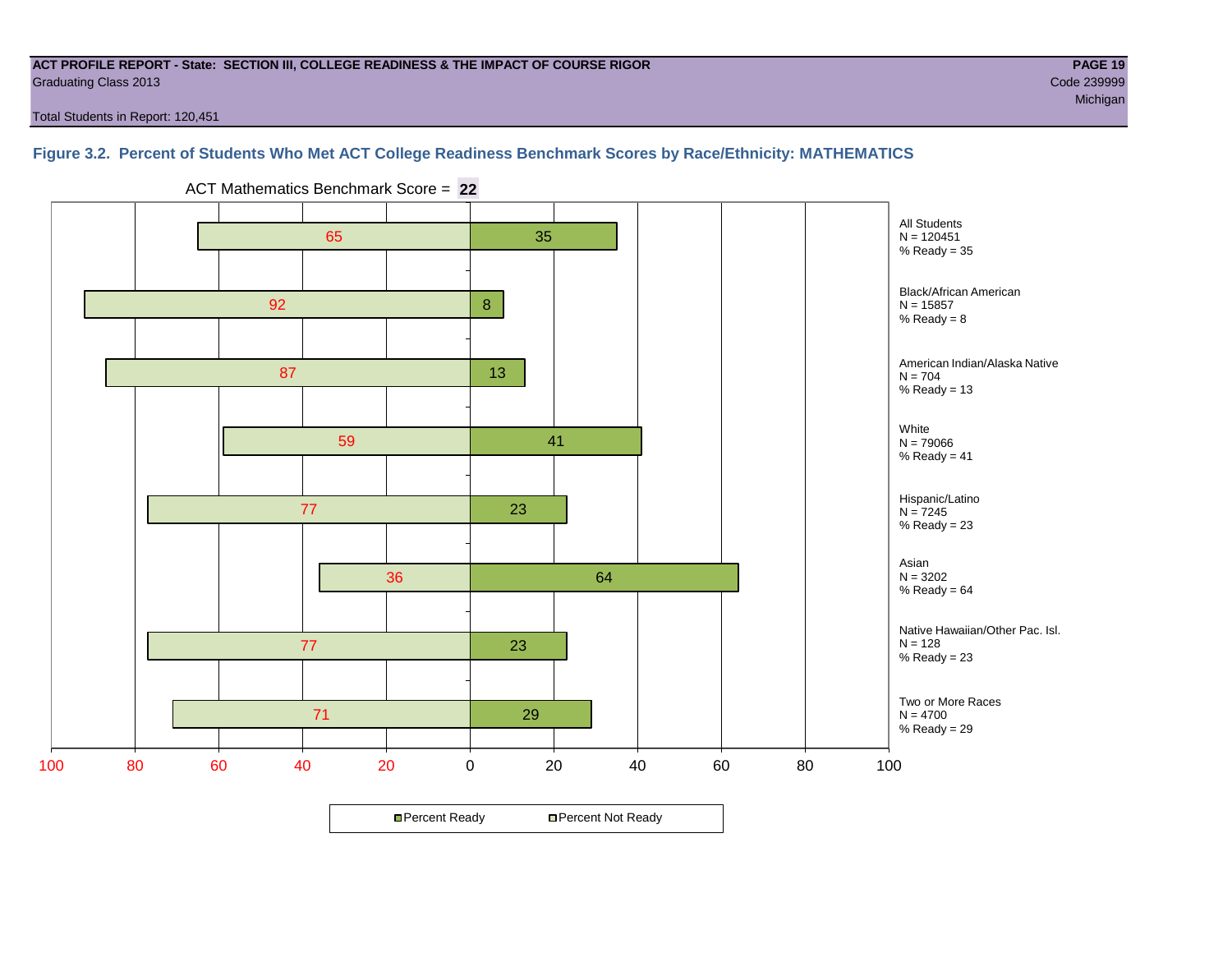#### **ACT PROFILE REPORT - State: SECTION III, COLLEGE READINESS & THE IMPACT OF COURSE RIGOR PAGE 20** Graduating Class 2013 Code 239999

Total Students in Report: 120,451

#### **Figure 3.3. Percent of Students Who Met ACT College Readiness Benchmark Scores by Race/Ethnicity: READING**



ACT Reading Benchmark Score = **22**

**□ Percent Ready DPercent Not Ready**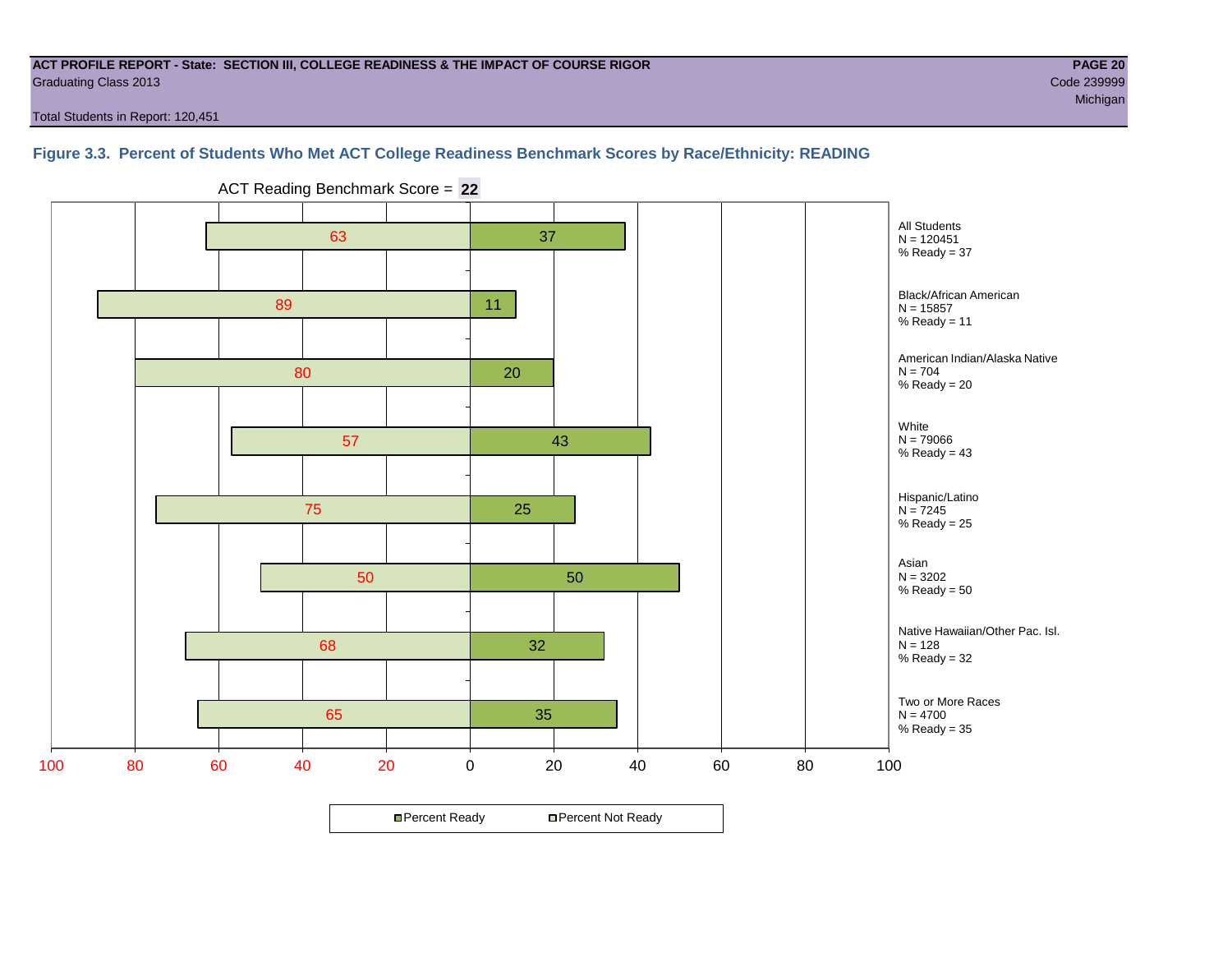#### **ACT PROFILE REPORT - State: SECTION III, COLLEGE READINESS & THE IMPACT OF COURSE RIGOR PAGE 21** Graduating Class 2013 Code 239999

michigan and the control of the control of the control of the control of the control of the control of the control of the control of the control of the control of the control of the control of the control of the control of

Total Students in Report: 120,451

#### **Figure 3.4. Percent of Students Who Met ACT College Readiness Benchmark Scores by Race/Ethnicity: SCIENCE**



ACT Science Benchmark Score = **23**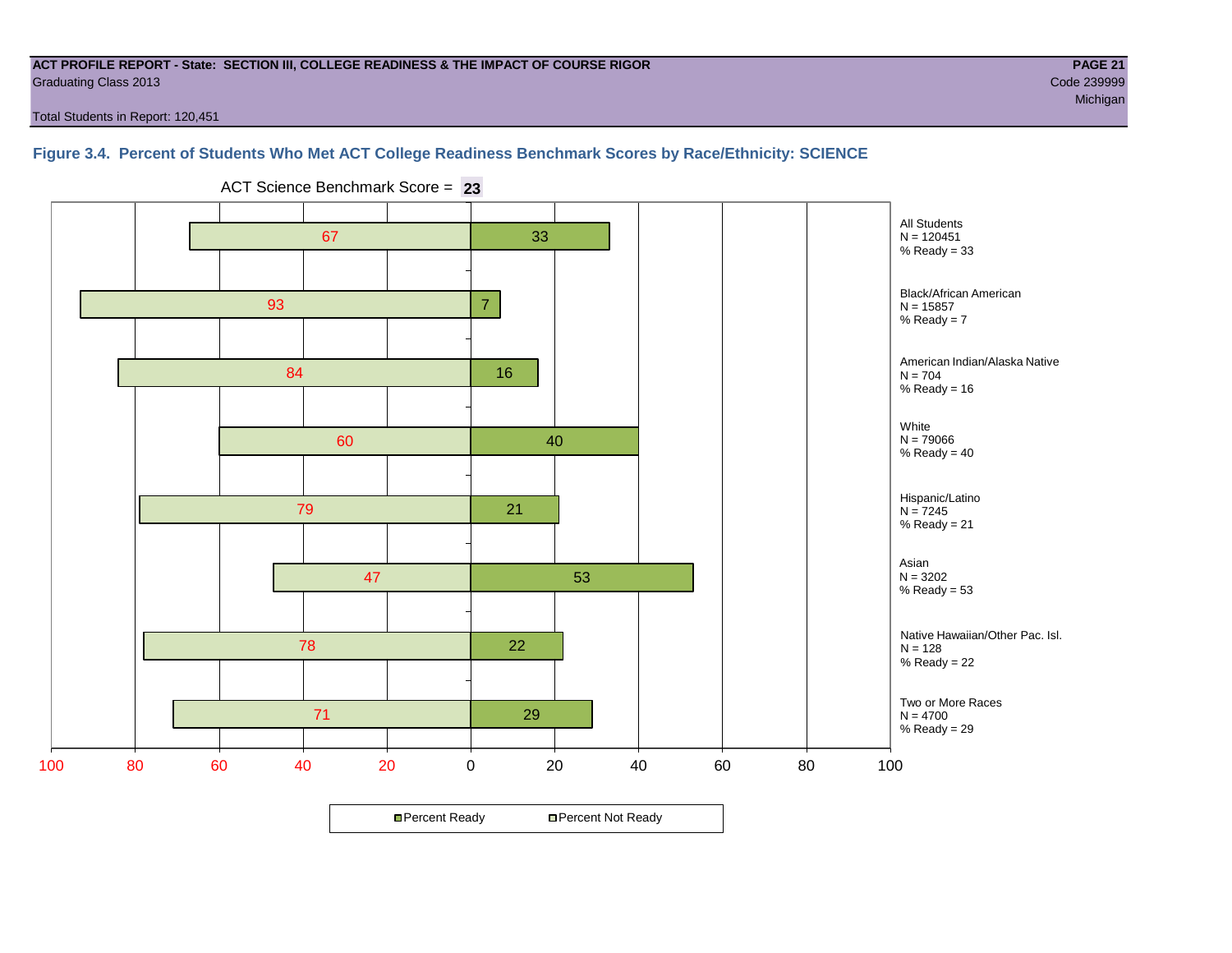#### **ACT PROFILE REPORT - State: SECTION III, COLLEGE READINESS & THE IMPACT OF COURSE RIGOR PAGE 22** Graduating Class 2013 Code 239999

Total Students in Report: 120,451

**Figure 3.5. Percent of Students Who Met ACT College Readiness Benchmark Scores by Race/Ethnicity: ALL FOUR**

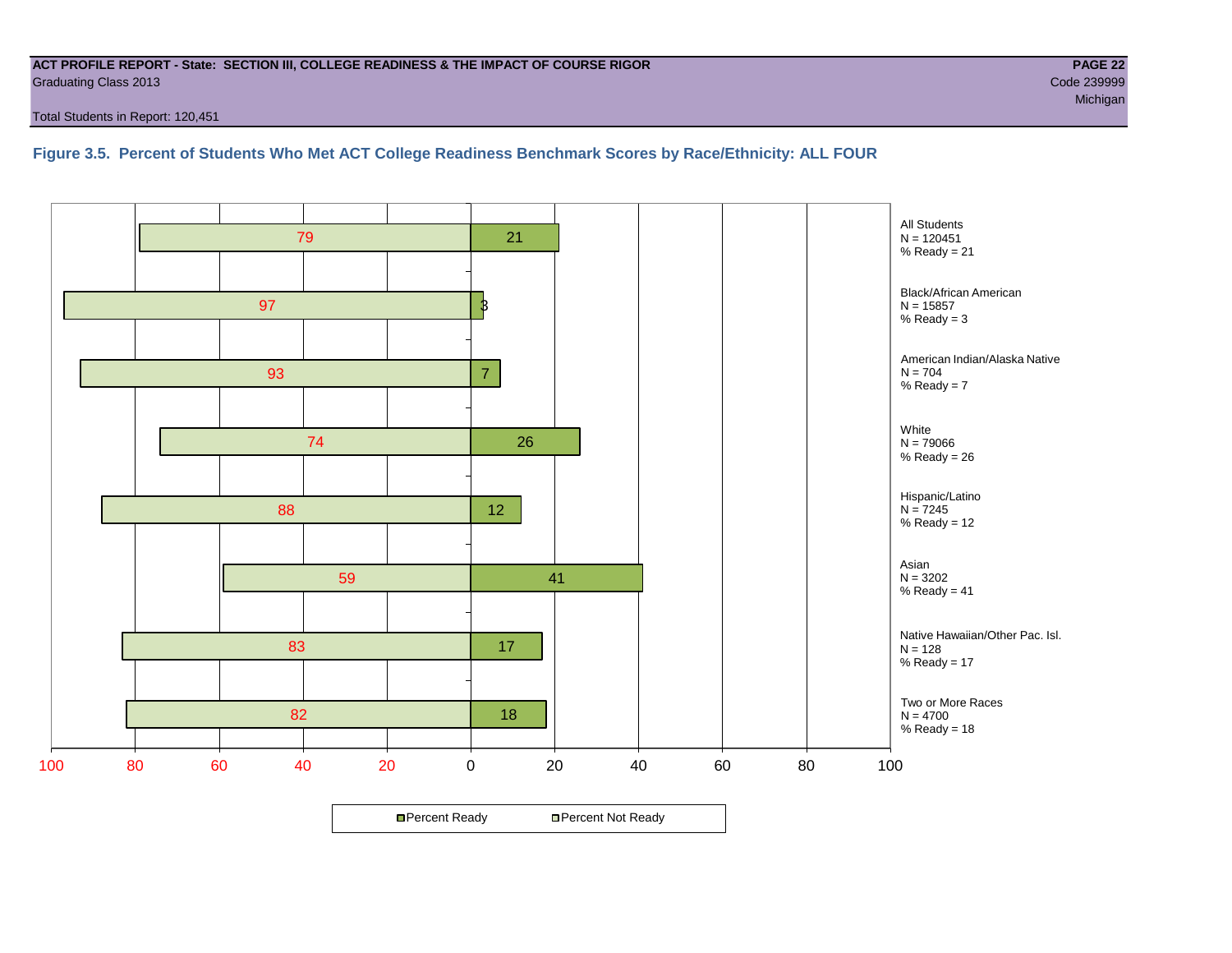#### **ACT PROFILE REPORT - State: SECTION III, COLLEGE READINESS & THE IMPACT OF COURSE RIGOR PAGE 23** Graduating Class 2013 Code 239999

Total Students in Report: 120,451

**Table 3.1. Average ACT Scores and Average ACT Score Changes by Common Course Patterns**

| <b>Course Pattern</b>                            |                |                | <b>All Students</b> |                     |                |                | <b>Males</b> |                     | <b>Females</b> |                |            |                        |
|--------------------------------------------------|----------------|----------------|---------------------|---------------------|----------------|----------------|--------------|---------------------|----------------|----------------|------------|------------------------|
|                                                  |                |                | <b>ACT</b>          | <b>Course Value</b> |                |                | <b>ACT</b>   | <b>Course Value</b> |                |                | <b>ACT</b> | <b>Course Value</b>    |
| <b>ENGLISH COURSE PATTERN</b>                    | N.             | Percent        | English             | Added               | N              | Percent        | English      | Added               | N              | Percent        | English    | A d d e d <sup>1</sup> |
| Eng 9, Eng 10, Eng 11, Eng 12, & Other English   | 25,115         | 21             | 21.5                | 5.8                 | 10,534         | 18             | 20.7         | 5.4                 | 14,345         | 24             | 22.0       | 5.6                    |
| Eng 9, Eng 10, Eng 11, Eng 12                    | 75.744         | 63             | 19.2                | 3.5                 | 38.487         | 65             | 18.8         | 3.5                 | 36,450         | 61             | 19.6       | 3.2                    |
| Less than 4 years of English                     | 11,329         | 9              | 15.7                |                     | 6,207          | 10             | 15.3         | $\sim$              | 4,887          | 8              | 16.4       |                        |
| Zero years / no English courses reported         | 8,263          | $\overline{7}$ | 16.3                |                     | 4,346          | $\overline{7}$ | 15.6         | $\blacksquare$      | 3,636          | 6              | 17.0       |                        |
|                                                  |                |                | <b>ACT</b>          | <b>Course Value</b> |                |                | <b>ACT</b>   | <b>Course Value</b> |                |                | <b>ACT</b> | <b>Course Value</b>    |
| <b>MATHEMATICS COURSE PATTERN</b>                | N.             | Percent        | Math                | Added               | $\mathsf{N}$   | Percent        | Math         | Added <sup>1</sup>  | $\mathsf{N}$   | Percent        | Math       | A d d e d <sup>1</sup> |
| Alg 1, Alg 2, Geom, Trig, & Calc                 | 6,208          | 5              | 22.3                | 6.0                 | 2,977          | 5              | 22.9         | 6.6                 | 3,172          | 5              | 21.7       | 5.5                    |
| Alg 1, Alg 2, Geom, Trig, & Other Adv Math       | 8,252          | $\overline{7}$ | 21.7                | 5.4                 | 3,402          | 6              | 22.1         | 5.8                 | 4,783          | 8              | 21.4       | 5.2                    |
| Alg 1, Alg 2, Geom, & Trig                       | 7.765          | 6              | 19.2                | 2.9                 | 3,825          | 6              | 19.5         | 3.2                 | 3,876          | $\overline{7}$ | 18.9       | 2.7                    |
| Alg 1, Alg 2, Geom, & Other Adv Math             | 20,048         | 17             | 19.4                | 3.1                 | 8,587          | 14             | 19.7         | 3.4                 | 11,249         | 19             | 19.3       | 3.1                    |
| Other comb of 4 or more years of Math            | 34,634         | 29             | 22.7                | 6.4                 | 17,908         | 30             | 23.3         | 7.0                 | 16,437         | 28             | 22.1       | 5.9                    |
| Alg 1, Alg 2, & Geom                             | 22,447         | 19             | 17.0                | 0.7                 | 11,707         | 20             | 17.1         | 0.8                 | 10,380         | 17             | 16.8       | 0.6                    |
| Other comb of 3 or 3.5 years of Math             | 7,940          | $\overline{7}$ | 18.2                | 1.9                 | 4,111          | $\overline{7}$ | 18.5         | 2.2                 | 3,696          | 6              | 17.8       | 1.6                    |
| Less than 3 years of Math                        | 4.589          | 4              | 16.3                |                     | 2,524          | $\overline{4}$ | 16.3         | $\sim$              | 1,978          | 3              | 16.2       |                        |
| Zero years / no Math courses reported            | 8,568          | $\overline{7}$ | 17.8                |                     | 4,533          | 8              | 17.9         | $\sim$              | 3,747          | 6              | 17.6       |                        |
|                                                  |                |                | <b>ACT</b>          | <b>Course Value</b> |                |                | <b>ACT</b>   | <b>Course Value</b> |                |                | <b>ACT</b> | <b>Course Value</b>    |
| SOCIAL SCIENCE COURSE PATTERN                    | N <sub>1</sub> | Percent        | Reading             | Added               | $\mathsf{N}$   | Percent        | Reading      | Added <sup>1</sup>  | N              | Percent        | Reading    | A d d e d <sup>1</sup> |
| US Hist, World Hist, Am Gov, & Other Hist        | 740            | 1              | 21.0                | 4.6                 | 464            | $\mathbf{1}$   | 21.1         | 4.8                 | 272            | 0              | 20.9       | 4.3                    |
| Other comb of 4 or more years Social Science     | 66,010         | 55             | 21.1                | 4.7                 | 29,935         | 50             | 20.8         | 4.5                 | 35,435         | 60             | 21.4       | 4.8                    |
| US Hist, World Hist, & Am Gov                    | 2,511          | $\overline{2}$ | 18.1                | 1.7                 | 1,460          | 2              | 17.8         | 1.5                 | 1,018          | $\mathbf{2}$   | 18.4       | 1.8                    |
| Other comb of 3 or 3.5 years of Social Science   | 35,401         | 29             | 19.4                | 3.0                 | 19,025         | 32             | 19.2         | 2.9                 | 15,913         | 27             | 19.7       | 3.1                    |
| Less than 3 years of Social Science              | 7,030          | 6              | 16.4                |                     | 4,050          | $\overline{7}$ | 16.3         | $\sim$              | 2,859          | 5              | 16.6       |                        |
| Zero years / no Social Science courses reported  | 8,759          | $\overline{7}$ | 17.5                |                     | 4,640          | 8              | 17.1         | $\sim$              | 3,821          | 6              | 18.0       |                        |
|                                                  |                |                | <b>ACT</b>          | <b>Course Value</b> |                |                | <b>ACT</b>   | <b>Course Value</b> |                |                | <b>ACT</b> | <b>Course Value</b>    |
| NATURAL SCIENCE COURSE PATTERN                   | N.             | Percent        | Science             | Added               | N <sub>1</sub> | Percent        | Science      | Added <sup>1</sup>  | $\mathsf{N}$   | Percent        | Science    | A d d e d <sup>1</sup> |
| Gen Sci <sup>2</sup> , Bio, Chem, & Phys         | 47,573         | 39             | 21.0                | 2.6                 | 24,524         | 41             | 21.5         | 3.4                 | 22,595         | 38             | 20.6       | 1.9                    |
| Bio, Chem, Phys                                  | 11,582         | 10             | 22.2                | 3.8                 | 6.041          | 10             | 22.7         | 4.6                 | 5,458          | 9              | 21.7       | 3.0                    |
| Gen Sci <sup>2</sup> , Bio, Chem                 | 36,859         | 31             | 19.7                | 1.3                 | 16,105         | 27             | 19.6         | 1.5                 | 20,225         | 34             | 19.9       | 1.2                    |
| Other comb of 3 years of Natural Science         | 6,939          | 6              | 19.1                | 0.7                 | 3,945          | $\overline{7}$ | 19.4         | 1.3                 | 2,933          | 5              | 18.6       | $-0.1$                 |
| Less than 3 years of Natural Science             | 8,571          |                | 18.4                |                     | 4,249          | $\overline{7}$ | 18.1         |                     | 4,188          | $\overline{7}$ | 18.7       |                        |
| Zero years / no Natural Science courses reported | 8,927          | $\overline{7}$ | 17.9                |                     | 4,710          | 8              | 17.9         | $\sim$              | 3,919          | $\overline{7}$ | 17.9       |                        |

<sup>1</sup>Course value added is defined as the average ACT score change compared to course sequences in which students took

less than four years of English or less than three years of Mathematics, Social Science or Natural Science.

<sup>2</sup>Includes General, Physical and Earth Sciences.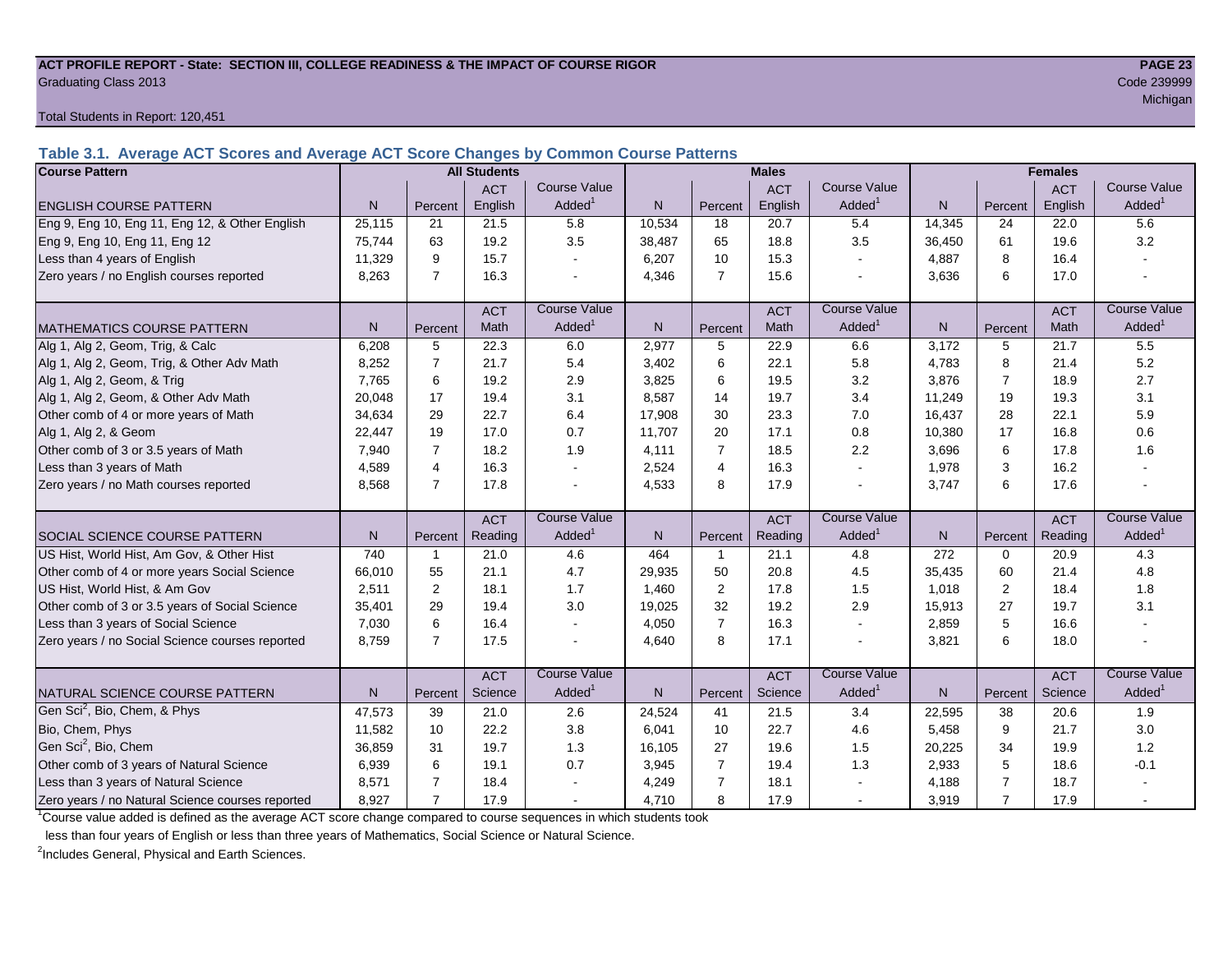## **ACT PROFILE REPORT - State: SECTION III, COLLEGE READINESS & THE IMPACT OF COURSE RIGOR PAGE 24** Graduating Class 2013 Code 239999

michigan and the control of the control of the control of the control of the control of the control of the control of the control of the control of the control of the control of the control of the control of the control of

Total Students in Report: 120,451

### **Table 3.2. College Readiness Percents by Common Course Patterns**

| <b>Course Pattern</b>                            |              |                       | <b>State</b> |                  | <b>National</b> |                       |         |                  |  |
|--------------------------------------------------|--------------|-----------------------|--------------|------------------|-----------------|-----------------------|---------|------------------|--|
|                                                  |              | <b>Percent Taking</b> | Avg ACT      | Percent Who Met  |                 | <b>Percent Taking</b> | Avg ACT | Percent Who Met  |  |
| <b>ENGLISH COURSE PATTERN</b>                    | $\mathsf{N}$ | Pattern               | English      | <b>Benchmark</b> | $\mathsf{N}$    | Pattern               | English | <b>Benchmark</b> |  |
| Eng 9, Eng 10, Eng 11, Eng 12, & Other English   | 25,115       | 21                    | 21.5         | 72               | 380,375         | 21                    | 21.6    | 73               |  |
| Eng 9, Eng 10, Eng 11, Eng 12                    | 75,744       | 63                    | 19.2         | 57               | 1,265,911       | 70                    | 20.3    | 65               |  |
| Less than 4 years of English                     | 11,329       | 9                     | 15.7         | 34               | 84,048          | 5                     | 15.9    | 36               |  |
| Zero years / no English courses reported         | 8,263        | $\overline{7}$        | 16.3         | 37               | 68,909          | 4                     | 16.4    | 38               |  |
|                                                  |              |                       |              |                  |                 |                       |         |                  |  |
|                                                  |              | <b>Percent Taking</b> | Avg ACT      | Percent Who Met  |                 | <b>Percent Taking</b> | Avg ACT | Percent Who Met  |  |
| <b>MATHEMATICS COURSE PATTERN</b>                | N            | Pattern               | <b>Math</b>  | <b>Benchmark</b> | N               | Pattern               | Math    | <b>Benchmark</b> |  |
| Alg 1, Alg 2, Geom, Trig, & Calc                 | 6,208        | 5                     | 22.3         | 55               | 113,999         | 6                     | 23.8    | 68               |  |
| Alg 1, Alg 2, Geom, Trig, & Other Adv Math       | 8,252        | 7                     | 21.7         | 54               | 155,095         | 9                     | 21.9    | 56               |  |
| Alg 1, Alg 2, Geom, & Trig                       | 7,765        | 6                     | 19.2         | 30               | 119,993         | $\overline{7}$        | 19.4    | 32               |  |
| Alg 1, Alg 2, Geom, & Other Adv Math             | 20,048       | 17                    | 19.4         | 31               | 336,291         | 19                    | 19.6    | 32               |  |
| Other comb of 4 or more years of Math            | 34,634       | 29                    | 22.7         | 58               | 610,720         | 34                    | 23.6    | 65               |  |
| Alg 1, Alg 2, & Geom                             | 22,447       | 19                    | 17.0         | 10               | 223,733         | 12                    | 17.2    | 11               |  |
| Other comb of 3 or 3.5 years of Math             | 7,940        | $\overline{7}$        | 18.2         | 20               | 88,866          | 5                     | 19.7    | 34               |  |
| Less than 3 years of Math                        | 4,589        | 4                     | 16.3         | 8                | 77,906          | 4                     | 16.3    | $\overline{7}$   |  |
| Zero years / no Math courses reported            | 8,568        | $\overline{7}$        | 17.8         | 19               | 72,640          | 4                     | 17.9    | 20               |  |
|                                                  |              |                       |              |                  |                 |                       |         |                  |  |
|                                                  |              | <b>Percent Taking</b> | Avg ACT      | Percent Who Met  |                 | <b>Percent Taking</b> | Avg ACT | Percent Who Met  |  |
| <b>SOCIAL SCIENCE COURSE PATTERN</b>             | $\mathsf{N}$ | Pattern               | Reading      | <b>Benchmark</b> | $\mathsf{N}$    | Pattern               | Reading | <b>Benchmark</b> |  |
| US Hist, World Hist, Am Gov, & Other Hist        | 740          | $\mathbf{1}$          | 21.0         | 44               | 50,989          | 3                     | 22.2    | 51               |  |
| Other comb of 4 or more years Social Science     | 66,010       | 55                    | 21.1         | 44               | 908,394         | 50                    | 22.0    | 50               |  |
| US Hist, World Hist, & Am Gov                    | 2,511        | $\overline{2}$        | 18.1         | 25               | 106,021         | 6                     | 19.5    | 34               |  |
| Other comb of 3 or 3.5 years of Social Science   | 35,401       | 29                    | 19.4         | 32               | 489,586         | 27                    | 21.0    | 43               |  |
| Less than 3 years of Social Science              | 7,030        | 6                     | 16.4         | 15               | 171,617         | 10                    | 19.1    | 32               |  |
| Zero years / no Social Science courses reported  | 8,759        | $\overline{7}$        | 17.5         | 22               | 72,636          | 4                     | 17.7    | 25               |  |
|                                                  |              |                       |              |                  |                 |                       |         |                  |  |
|                                                  |              | <b>Percent Taking</b> | Avg ACT      | Percent Who Met  |                 | <b>Percent Taking</b> | Avg ACT | Percent Who Met  |  |
| NATURAL SCIENCE COURSE PATTERN                   | N            | Pattern               | Science      | <b>Benchmark</b> | N               | Pattern               | Science | <b>Benchmark</b> |  |
| Gen Sci <sup>1</sup> , Bio, Chem, & Phys         | 47,573       | 39                    | 21.0         | 40               | 767,293         | 43                    | 21.9    | 46               |  |
| Bio, Chem, Phys                                  | 11,582       | 10                    | 22.2         | 49               | 183,685         | 10                    | 23.0    | 54               |  |
| Gen Sci <sup>1</sup> , Bio, Chem                 | 36,859       | 31                    | 19.7         | 28               | 504,165         | 28                    | 19.9    | 28               |  |
| Other comb of 3 years of Natural Science         | 6,939        | 6                     | 19.1         | 24               | 51,822          | 3                     | 19.1    | 25               |  |
| Less than 3 years of Natural Science             | 8,571        | 7                     | 18.4         | 21               | 218,267         | 12                    | 18.0    | 17               |  |
| Zero years / no Natural Science courses reported | 8,927        | $\overline{7}$        | 17.9         | 18               | 74,011          | 4                     | 17.8    | 18               |  |

<sup>1</sup>Includes General, Physical and Earth Sciences.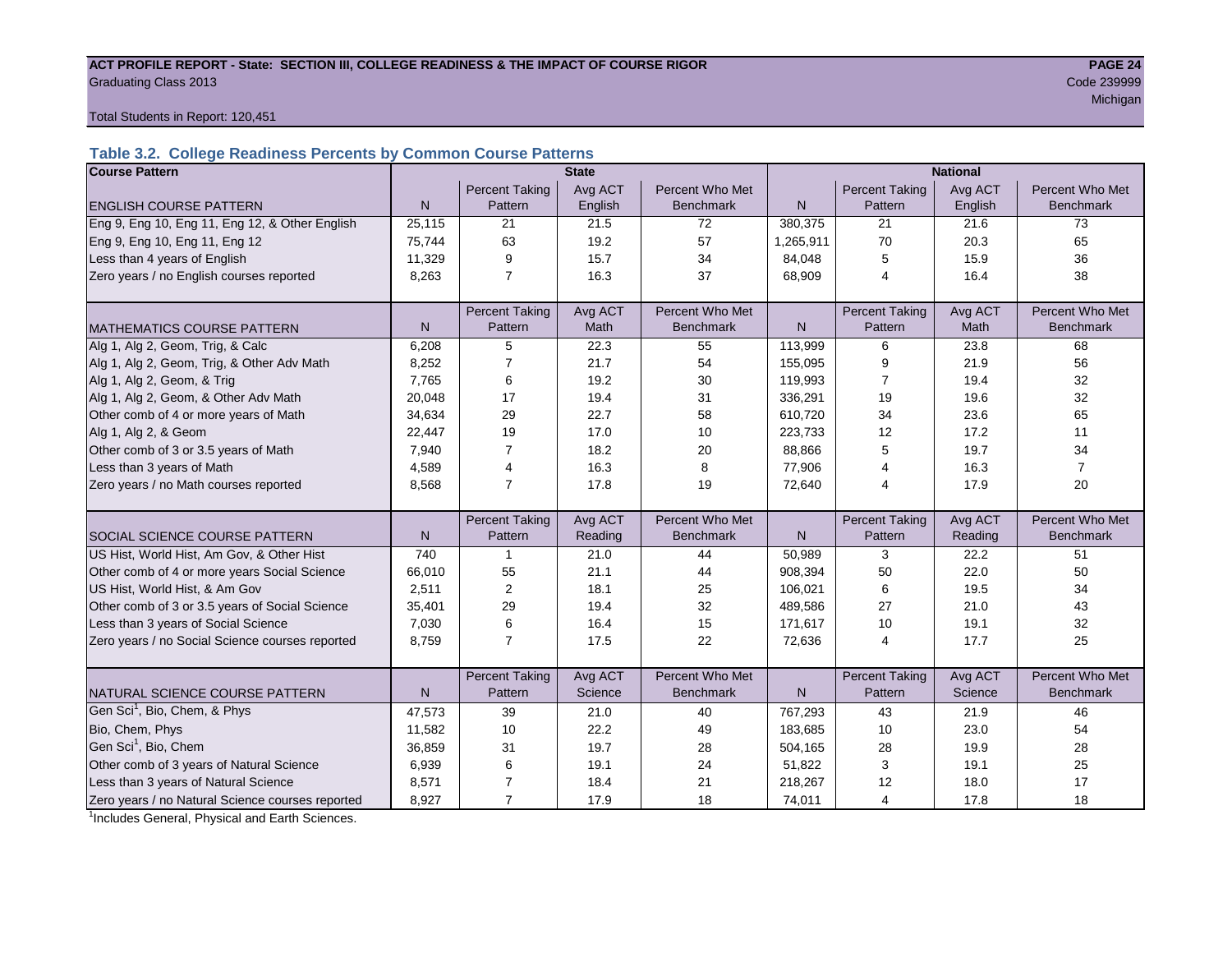Total Students in Report: 120,451

## Section IV Career and Educational Aspirations

Beginning with the Graduating Class of 2013, all students whose scores are college reportable, both standard and extended time tests, are now included. Also beginning with the 2013 Graduating Class data, College Readiness Benchmarks for Reading and Science were updated to reflect the most recent college coursework research.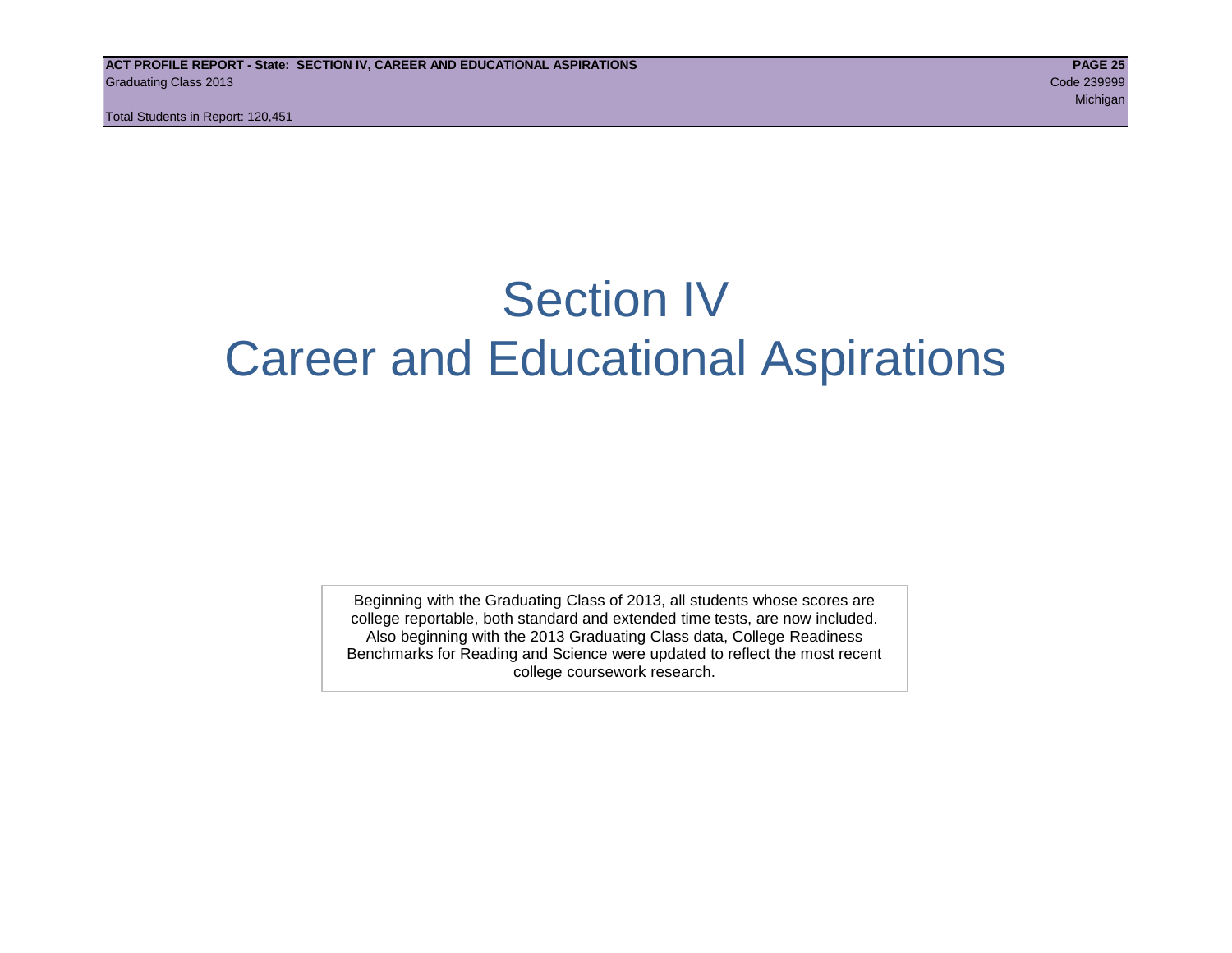#### **ACT PROFILE REPORT - State: SECTION IV, CAREER AND EDUCATIONAL ASPIRATIONS PAGE 26** Graduating Class 2013 Code 239999

## michigan and the control of the control of the control of the control of the control of the control of the control of the control of the control of the control of the control of the control of the control of the control of

#### Total Students in Report: 120,451

**Table 4.1. Distribution of Planned Educational Majors for All Students by College Plans**

|                                              |                | <b>All Students</b>  |                 | Plan on 2 Years or Less of College |                      |                 | Plan on 4 Years or More of College |                      |                 |  |
|----------------------------------------------|----------------|----------------------|-----------------|------------------------------------|----------------------|-----------------|------------------------------------|----------------------|-----------------|--|
| <b>Planned Educational Major</b>             | N <sup>1</sup> | Percent <sup>2</sup> | Avg ACT<br>Comp | N.                                 | Percent <sup>2</sup> | Avg ACT<br>Comp | N                                  | Percent <sup>2</sup> | Avg ACT<br>Comp |  |
| Agriculture & Natural Resources Conservation | 1,731          |                      | 18.6            | 402                                | 3                    | 16.4            | 1,208                              |                      | 19.6            |  |
| Architecture                                 | 1,127          |                      | 20.4            | 100                                |                      | 15.6            | 976                                |                      | 21.0            |  |
| Area, Ethnic, & Multidisciplinary Studies    | 148            | $\Omega$             | 21.1            | 23                                 | $\Omega$             | 15.7            | 114                                | $\Omega$             | 22.5            |  |
| Arts: Visual & Performing                    | 10,910         | 9                    | 19.3            | 1,621                              | 13                   | 16.3            | 8,529                              | 9                    | 19.9            |  |
| <b>Business</b>                              | 9,567          | 8                    | 20.4            | 973                                | 8                    | 16.3            | 8,205                              | 9                    | 21.0            |  |
| Communications                               | 2,140          | $\overline{2}$       | 20.7            | 159                                |                      | 16.3            | 1,896                              | $\overline{2}$       | 21.1            |  |
| Community, Family, & Personal Services       | 6,656          | 6                    | 17.7            | 1,452                              | 12                   | 16.1            | 4,745                              | 5                    | 18.3            |  |
| <b>Computer Science &amp; Mathematics</b>    | 2,876          | $\overline{2}$       | 21.8            | 301                                | 2                    | 17.7            | 2,442                              | 3                    | 22.4            |  |
| Education                                    | 5,365          | 4                    | 20.2            | 295                                | 2                    | 15.9            | 4,877                              | 5                    | 20.6            |  |
| Engineering                                  | 7,487          | 6                    | 22.2            | 689                                | 6                    | 16.0            | 6,479                              |                      | 23.0            |  |
| Engineering Technology & Drafting            | 2,582          | 2                    | 19.0            | 535                                | 4                    | 16.1            | 1,920                              | $\overline{2}$       | 20.0            |  |
| English & Foreign Languages                  | 1,407          |                      | 23.0            | 98                                 |                      | 17.9            | 1,243                              |                      | 23.5            |  |
| Health Administration & Assisting            | 2,934          | $\overline{2}$       | 17.7            | 379                                | 3                    | 15.8            | 2,428                              | 3                    | 18.0            |  |
| Health Sciences & Technologies               | 23,622         | 20                   | 20.7            | 1,173                              | 10                   | 16.3            | 21,685                             | 24                   | 21.0            |  |
| Philosophy, Religion, & Theology             | 568            | 0                    | 21.8            | 43                                 | $\Omega$             | 16.7            | 489                                |                      | 22.2            |  |
| Repair, Production, & Construction           | 2,878          | $\overline{2}$       | 17.1            | 1,370                              | 11                   | 16.4            | 1,253                              |                      | 18.0            |  |
| Sciences: Biological & Physical              | 5,103          | 4                    | 23.4            | 117                                |                      | 16.9            | 4,788                              | 5                    | 23.6            |  |
| Social Sciences & Law                        | 9,113          | 8                    | 21.1            | 348                                | 3                    | 16.3            | 8,409                              | 9                    | 21.3            |  |
| Undecided                                    | 9,664          | 8                    | 20.7            | 1,035                              | 8                    | 15.9            | 7,492                              | 8                    | 21.7            |  |
| No Response                                  | 13,913         | 12                   | 16.8            | 948                                | 8                    | 14.2            | 1,572                              | 2                    | 15.9            |  |

1 2-Year and 4-Year "N" counts do not reflect "Missing" and "Other" college plans, therefore they may not add up to the N count for All Students.

<sup>2</sup> Percent of students tested within College Plan groups (All Students, 2-Year, 4-Year).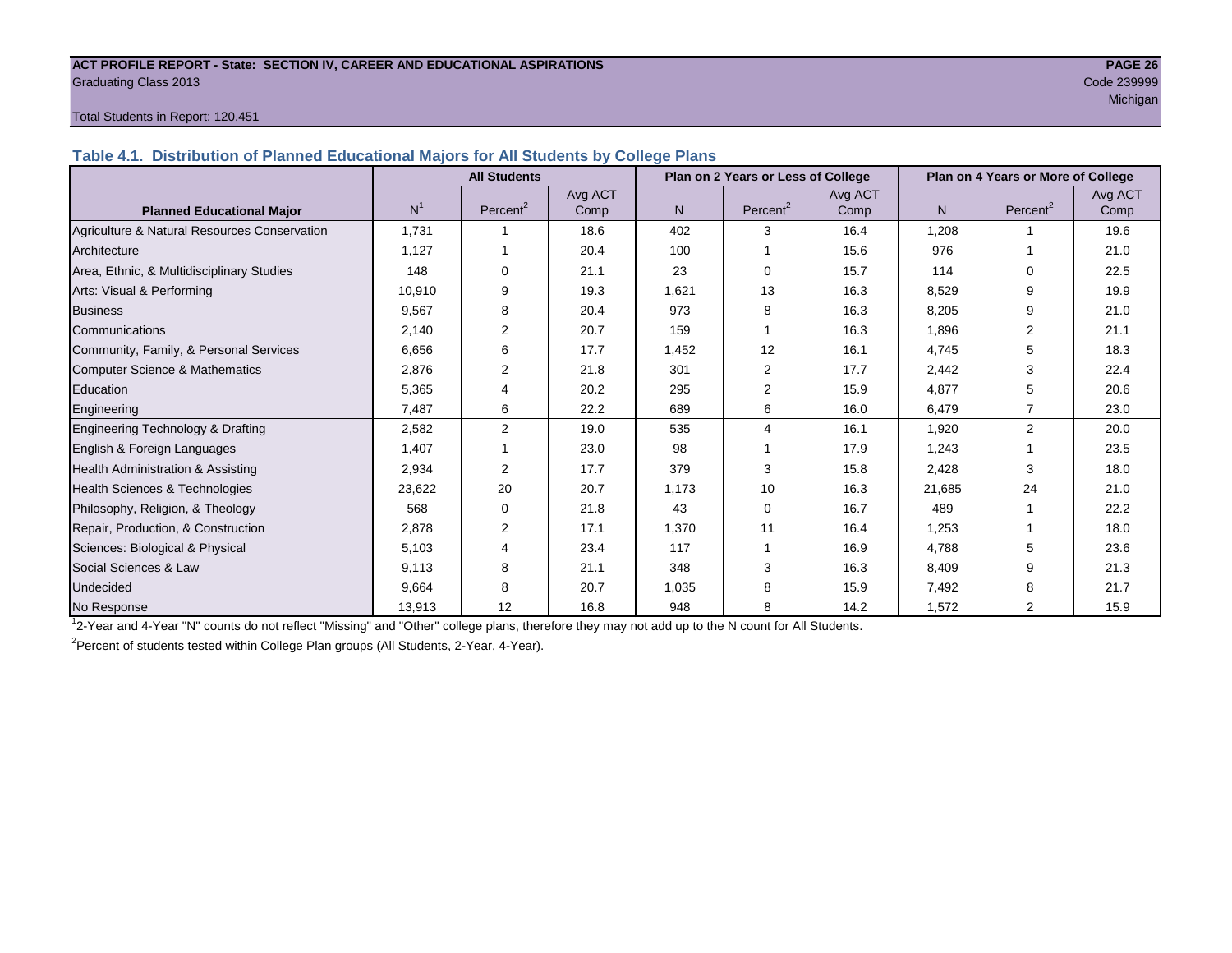#### **ACT PROFILE REPORT - State: SECTION IV, CAREER AND EDUCATIONAL ASPIRATIONS PAGE 27** Graduating Class 2013 Code 239999

Total Students in Report: 120,451

#### **Table 4.2. Average ACT Composite Scores for Racial/Ethnic Groups by Post-Secondary Educational Aspirations**

| <b>Educational Degree</b> | <b>All Racial/Ethnic Groups</b><br><b>Combined</b> |         | <b>Black/African American</b> |         |     | American Indian/ Alaska Native |        | White   | Hispanic/Latino |         |  |
|---------------------------|----------------------------------------------------|---------|-------------------------------|---------|-----|--------------------------------|--------|---------|-----------------|---------|--|
| <b>Aspirations</b>        | N                                                  | Average | N.                            | Average | N   | Average                        | N      | Average | N               | Average |  |
| Voc-Tech                  | 3,276                                              | 15.8    | 459                           | 13.6    | 41  | 14.2                           | 2,079  | 16.5    | 234             | 15.1    |  |
| 2-yr College Degree       | 9,006                                              | 16.2    | 1,333                         | 14.0    | 80  | 15.0                           | 5,789  | 16.8    | 689             | 15.3    |  |
| <b>Bachelors Degree</b>   | 50,552                                             | 19.6    | 6.458                         | 15.8    | 277 | 18.2                           | 35,001 | 20.5    | 2,978           | 18.2    |  |
| <b>Graduate Study</b>     | 15.568                                             | 22.7    | 1.619                         | 17.8    | 43  | 20.1                           | 10.982 | 23.6    | 799             | 20.6    |  |
| Prof. Level Degree        | 24,996                                             | 22.4    | 3,341                         | 17.8    | 97  | 19.5                           | 15,713 | 23.3    | 1,492           | 20.5    |  |
| Other                     | 3.270                                              | 16.9    | 348                           | 14.6    | 41  | 15.3                           | 2,047  | 17.3    | 222             | 16.0    |  |
| No Response               | 13,783                                             | 17.8    | 2,299                         | 14.5    | 125 | 15.5                           | 7,455  | 18.8    | 831             | 16.4    |  |

| <b>Educational Degree</b> | <b>All Racial/Ethnic Groups</b><br><b>Combined</b> |         | Asian |         | Native Hawaiian/<br><b>Other Pacific Islander</b> |         | Two or more races |         | Prefer not to respond/<br><b>No Response</b> |         |  |
|---------------------------|----------------------------------------------------|---------|-------|---------|---------------------------------------------------|---------|-------------------|---------|----------------------------------------------|---------|--|
| <b>Aspirations</b>        | N <sub>1</sub>                                     | Average | N     | Average | N                                                 | Average | Ν                 | Average | N                                            | Average |  |
| Voc-Tech                  | 3,276                                              | 15.8    | 46    | 16.0    | 6                                                 | 16.2    | 112               | 15.6    | 299                                          | 15.2    |  |
| 2-yr College Degree       | 9,006                                              | 16.2    | 96    | 15.3    | 6                                                 | 16.2    | 357               | 16.5    | 656                                          | 15.5    |  |
| <b>Bachelors Degree</b>   | 50,552                                             | 19.6    | 900   | 20.2    | 44                                                | 18.4    | 1,831             | 19.0    | 3,063                                        | 18.8    |  |
| <b>Graduate Study</b>     | 15,568                                             | 22.7    | 554   | 24.8    | 19                                                | 20.0    | 510               | 21.6    | 1.042                                        | 22.2    |  |
| Prof. Level Degree        | 24,996                                             | 22.4    | 1.244 | 26.2    | 30                                                | 22.0    | 1,189             | 21.7    | 1,890                                        | 22.4    |  |
| Other                     | 3,270                                              | 16.9    | 76    | 17.9    |                                                   | 15.2    | 150               | 17.5    | 381                                          | 17.0    |  |
| No Response               | 13,783                                             | 17.8    | 286   | 20.3    | 18                                                | 15.3    | 551               | 18.0    | 2,218                                        | 18.1    |  |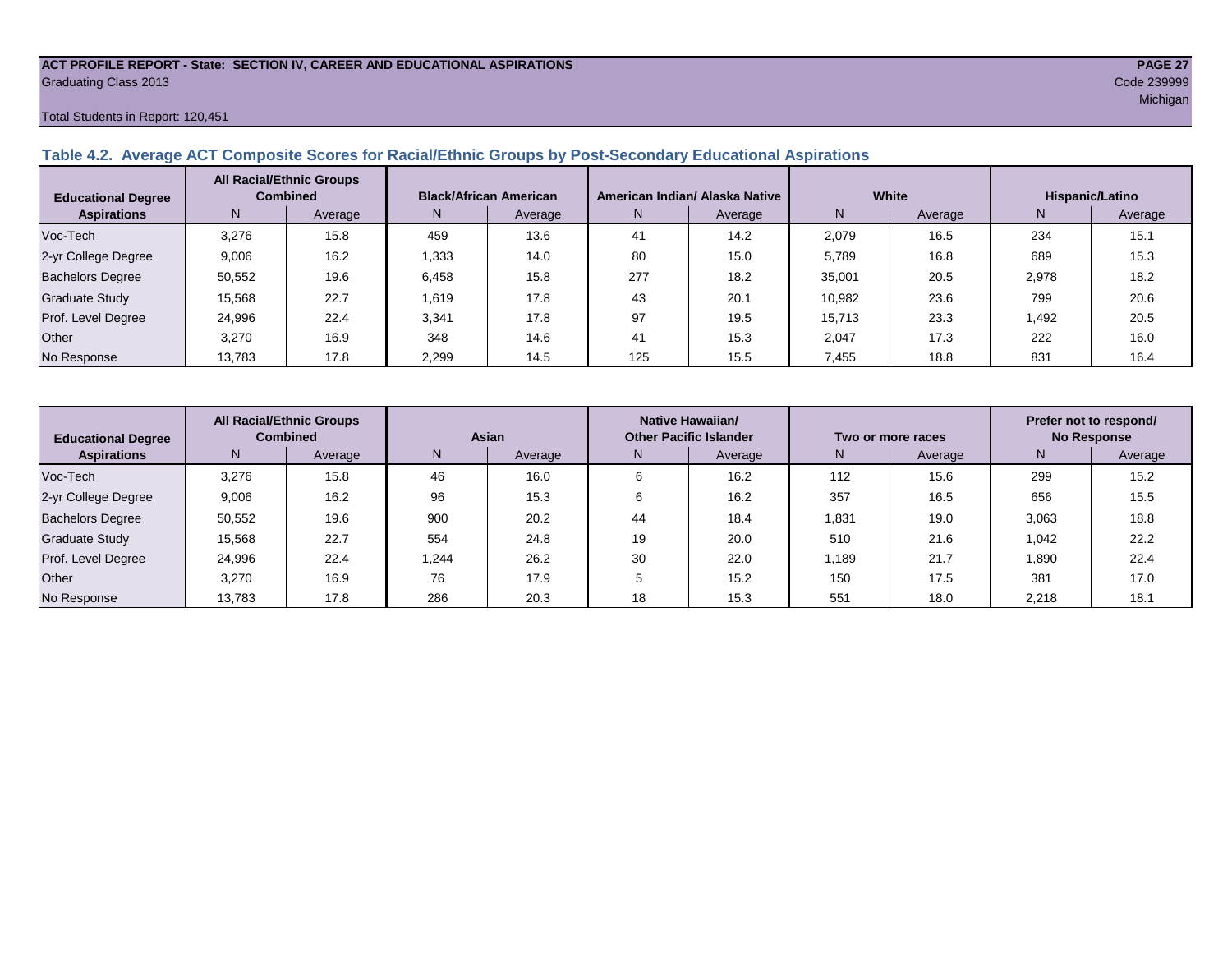## **ACT PROFILE REPORT - State: SECTION IV, CAREER AND EDUCATIONAL ASPIRATIONS PAGE 28** Graduating Class 2013 Code 239999

#### Total Students in Report: 120,451

### **Table 4.3. Students' Score Report Preferences at Time of Testing**

|                                       |              |                           |                                           |                | <b>Percent of Students in</b> |                 |                 |                 |                |                |                |
|---------------------------------------|--------------|---------------------------|-------------------------------------------|----------------|-------------------------------|-----------------|-----------------|-----------------|----------------|----------------|----------------|
|                                       |              | <b>Number of Students</b> | <b>College Readiness Standards Ranges</b> |                |                               |                 |                 |                 |                |                |                |
|                                       |              | 2nd-6th                   |                                           |                |                               |                 |                 |                 |                |                |                |
| Name                                  | <b>State</b> | Total                     | 1st Choice                                | Choice         | $01 - 12$                     | $13 - 15$       | $16-19$         | $20 - 23$       | 24-27          | $28-32$        | 33-36          |
| MICHIGAN STATE UNIVERSITY             | Michigan     | 31,936                    | 12,134                                    | 19,802         | $\overline{2}$                | 11              | 21              | 29              | 24             | 12             | 2              |
| CENTRAL MICHIGAN UNIVERSITY           | Michigan     | 21,337                    | 5,835                                     | 15,502         | $\overline{2}$                | 13              | 30              | 33              | 17             | 5              | $\Omega$       |
| UNIVERSITY OF MICHIGAN-ANN ARBOR      | Michigan     | 19,438                    | 7,633                                     | 11,805         | $\overline{2}$                | $\overline{7}$  | 15              | 23              | 27             | 23             | 4              |
| <b>GRAND VALLEY STATE UNIVERSITY</b>  | Michigan     | 17,733                    | 4,391                                     | 13,342         | 1                             | 9               | 24              | 33              | 23             | 9              | 1              |
| <b>WESTERN MICHIGAN UNIVERSITY</b>    | Michigan     | 16,554                    | 3,461                                     | 13,093         | $\overline{2}$                | 13              | 30              | 32              | 17             | 6              | 0              |
| <b>FERRIS STATE UNIVERSITY</b>        | Michigan     | 12,442                    | 3,452                                     | 8,990          | 3                             | 16              | 34              | 29              | 13             | 4              | $\Omega$       |
| STATE-COLLEGE/NO REPORTS NOW          | lowa         | 12,075                    | 12,071                                    | $\overline{4}$ | 10                            | 28              | 29              | 18              | 8              | 5              | $\overline{2}$ |
| <b>WAYNE STATE UNIVERSITY</b>         | Michigan     | 11,092                    | 2,777                                     | 8,315          | 5                             | 21              | 30              | 24              | 14             | 6              | $\mathbf{1}$   |
| <b>EASTERN MICHIGAN UNIVERSITY</b>    | Michigan     | 10,431                    | 2,594                                     | 7,837          | $\overline{\mathcal{A}}$      | 20              | 32              | 26              | 13             | $\overline{4}$ | 0              |
| <b>OAKLAND UNIVERSITY</b>             | Michigan     | 9,376                     | 2,306                                     | 7,070          | 3                             | 14              | 29              | 30              | 17             | $\overline{7}$ | $\mathbf{0}$   |
| SAGINAW VALLEY STATE UNIVERSITY       | Michigan     | 6,723                     | 1,604                                     | 5,119          | 3                             | 17              | 33              | 28              | 14             | $\overline{4}$ | $\Omega$       |
| <b>GRAND RAPIDS COMMUNITY COLLEGE</b> | Michigan     | 4,890                     | 1,780                                     | 3,110          | 6                             | 22              | 35              | 25              | 10             | $\overline{2}$ | 0              |
| NORTHERN MICHIGAN UNIVERSITY          | Michigan     | 4,839                     | 1,543                                     | 3,296          | $\overline{2}$                | 11              | 30              | 32              | 18             | 6              | 0              |
| MICHIGAN TECHNOLOGICAL UNIVERSITY     | Michigan     | 4,150                     | 1,122                                     | 3,028          | $\overline{2}$                | 11              | 20              | 25              | 24             | 16             | 3              |
| UNIVERSITY OF MICHIGAN-DEARBORN       | Michigan     | 3,842                     | 821                                       | 3,021          | 3                             | 13              | 26              | 28              | 21             | 9              | $\mathbf{1}$   |
| <b>NCAA ELIGIBILITY CENTER</b>        | Indiana      | 3,660                     | 1,526                                     | 2,134          | 3                             | 14              | 27              | 29              | 18             | $\overline{7}$ | $\mathbf{1}$   |
| OAKLAND COMMUNITY COLLEGE             | Michigan     | 3,588                     | 1,129                                     | 2,459          | $\overline{7}$                | 28              | 36              | 21              | $\overline{7}$ |                | $\Omega$       |
| UNIVERSITY OF DETROIT MERCY           | Michigan     | 3,297                     | 690                                       | 2,607          | 5                             | 21              | 31              | 24              | 13             | 5              |                |
| <b>LANSING COMMUNITY COLLEGE</b>      | Michigan     | 2,798                     | 1,021                                     | 1,777          | 6                             | 25              | 36              | 23              | 9              | $\overline{2}$ | $\Omega$       |
| UNIVERSITY OF MICHIGAN-FLINT          | Michigan     | 2,620                     | 625                                       | 1,995          | 3                             | 14              | 30              | 29              | 17             | $\overline{7}$ | $\mathbf{1}$   |
| MACOMB COMMUNITY COLLEGE              | Michigan     | 2,603                     | 983                                       | 1,620          | 8                             | 30              | 36              | 19              | 6              | 1              | $\Omega$       |
| KALAMAZOO VALLEY COMMUNITY COLLEGE    | Michigan     | 2,513                     | 957                                       | 1,556          | 6                             | 26              | 35              | 22              | $9\,$          | $\overline{2}$ | 0              |
| HENRY FORD COMMUNITY COLLEGE          | Michigan     | 2,433                     | 779                                       | 1,654          | 10                            | 36              | 34              | 15              | 4              |                | 0              |
| <b>DELTA COLLEGE</b>                  | Michigan     | 2,395                     | 1,103                                     | 1,292          | 6                             | 24              | 34              | 24              | 10             | $\overline{2}$ | 0              |
| <b>HOPE COLLEGE</b>                   | Michigan     | 2,314                     | 555                                       | 1,759          | $\mathbf{1}$                  | 6               | 14              | 27              | 30             | 20             | 3              |
| LAKE SUPERIOR STATE UNIVERSITY        | Michigan     | 2,064                     | 553                                       | 1,511          | $\overline{2}$                | 14              | 33              | 30              | 16             | 5              | $\Omega$       |
| STATE-NO COLLEGE PLANS                | lowa         | 2,060                     | 2,060                                     | $\Omega$       | 21                            | 39              | 28              | 10              | 2              | $\Omega$       | 0              |
| SCHOOLCRAFT COLLEGE                   | Michigan     | 2,042                     | 716                                       | 1,326          | 5                             | 25              | 36              | 23              | 10             | $\overline{2}$ | $\Omega$       |
| <b>DAVENPORT UNIVERSITY</b>           | Michigan     | 2,036                     | 464                                       | 1,572          | 3                             | 19              | 35              | 27              | 11             | 4              | $\Omega$       |
| MICHIGAN HIGHER EDUC ASST AUTHORITY   | Michigan     | 1,727                     | 669                                       | 1,058          | 6                             | 18              | 25              | 24              | 17             | 9              | $\mathbf{1}$   |
| All Other Institutions                |              | 121,781                   | 30,528                                    | 91,253         | 5                             | 19              | 27              | 22              | 15             | 9              | $\overline{2}$ |
| Total                                 |              | 346,789                   | 107,882                                   | 238,907        | $\overline{4}$                | $\overline{17}$ | $\overline{27}$ | $\overline{26}$ | 16             | 8              | $\mathbf{1}$   |

and the control of the control of the control of the control of the control of the control of the control of the control of the control of the control of the control of the control of the control of the control of the cont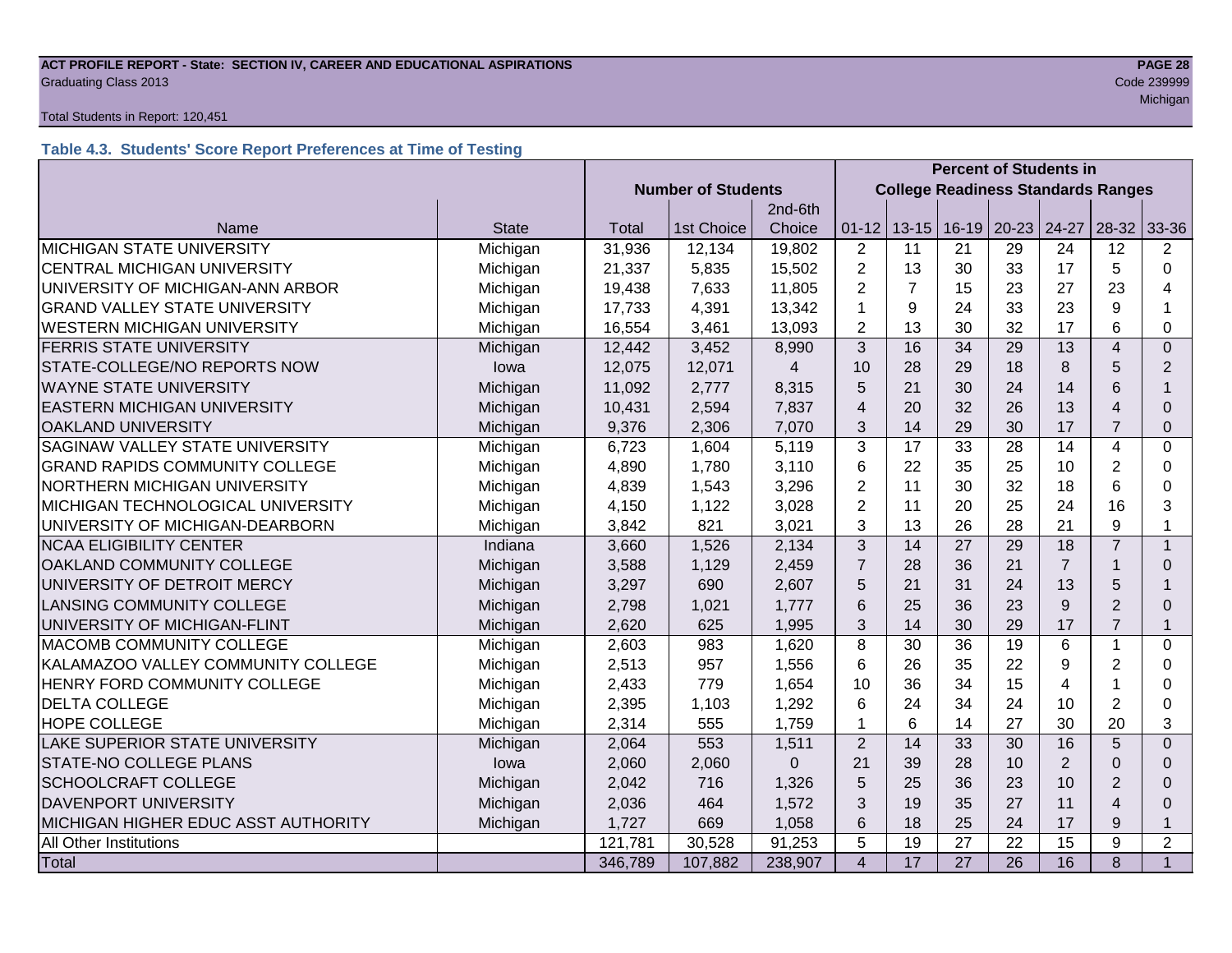## Section V Optional Writing Test Results

Beginning with the Graduating Class of 2013, all students whose scores are college reportable, both standard and extended time tests, are now included. Also beginning with the 2013 Graduating Class data, College Readiness Benchmarks for Reading and Science were updated to reflect the most recent college coursework research.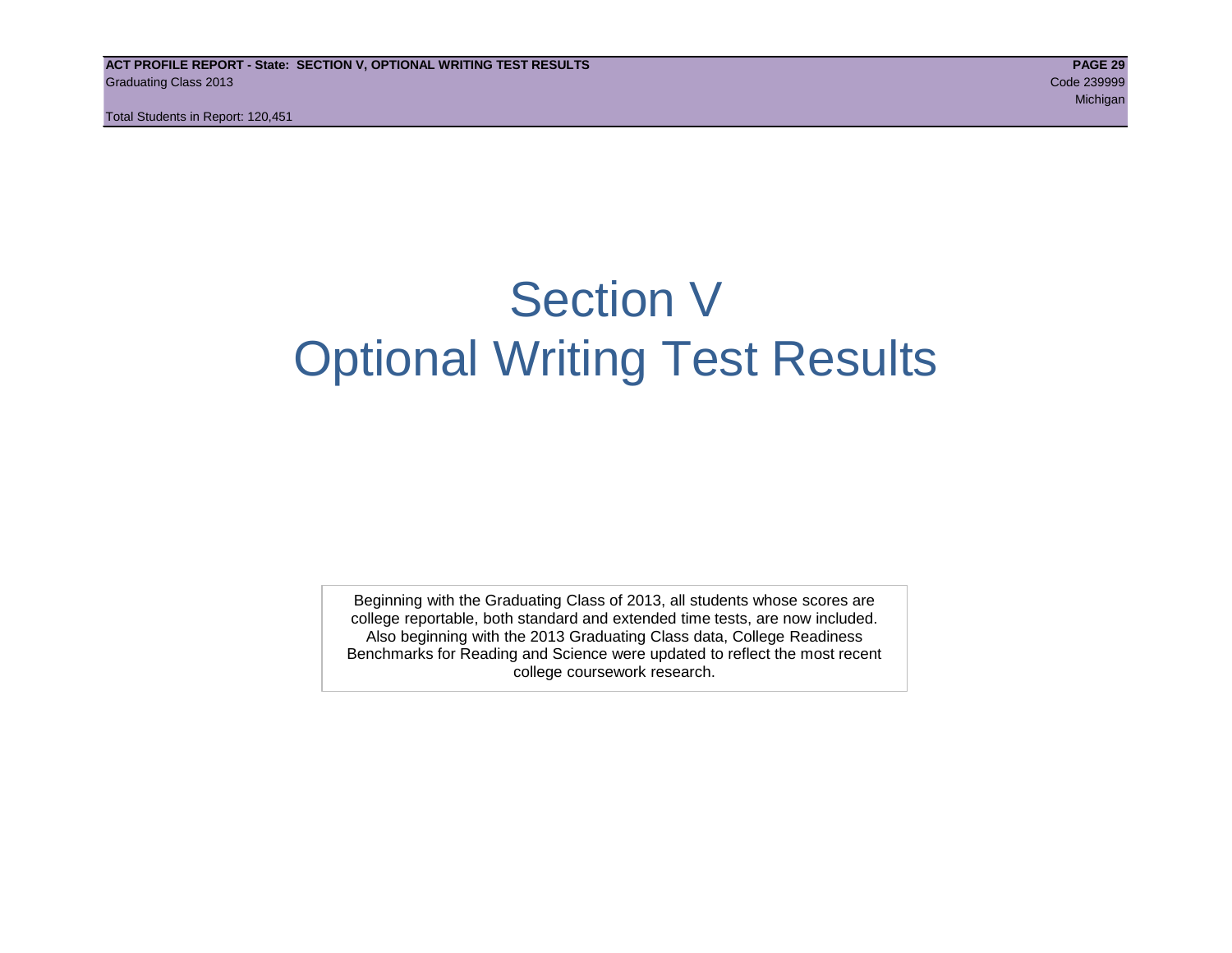## **ACT PROFILE REPORT - State: SECTION V, OPTIONAL WRITING TEST RESULTS PAGE 30** Graduating Class 2013 Code 239999

#### Total Students in Report: 120,451

michigan and the control of the control of the control of the control of the control of the control of the control of the control of the control of the control of the control of the control of the control of the control of

| Table 5.1. Average ACT English and Writing Scores by Race/Ethnicity and Gender for students who took ACT Writing |              |          |                           |                 |              |                 |                                 |          |  |  |  |
|------------------------------------------------------------------------------------------------------------------|--------------|----------|---------------------------|-----------------|--------------|-----------------|---------------------------------|----------|--|--|--|
|                                                                                                                  |              |          | <b>Average ACT Scores</b> |                 |              |                 |                                 |          |  |  |  |
|                                                                                                                  | N            |          |                           | <b>English</b>  |              | <b>Essay</b>    | <b>English/Writing Combined</b> |          |  |  |  |
|                                                                                                                  | <b>State</b> | National | <b>State</b>              | <b>National</b> | <b>State</b> | <b>National</b> | <b>State</b>                    | National |  |  |  |
| <b>All Students</b>                                                                                              | 103,643      | 942,769  | 18.8                      | 21.3            | 6.7          | 7.0             | 18.4                            | 20.5     |  |  |  |
| Black/African American                                                                                           | 13,778       | 114,751  | 14.5                      | 16.3            | 5.8          | 6.1             | 14.5                            | 16.0     |  |  |  |
| IAmerican Indian/Alaska Native                                                                                   | 649          | 6,031    | 15.5                      | 16.8            | 5.8          | 6.1             | 15.1                            | 16.4     |  |  |  |
| White                                                                                                            | 67,356       | 518.407  | 19.9                      | 22.9            | 6.9          | 7.2             | 19.4                            | 21.9     |  |  |  |
| Hispanic/Latino                                                                                                  | 6,507        | 151,504  | 16.9                      | 18.6            | 6.5          | 6.8             | 16.9                            | 18.3     |  |  |  |
| Asian                                                                                                            | 2,789        | 54,580   | 22.3                      | 23.5            | 7.3          | 7.6             | 21.5                            | 22.7     |  |  |  |
| Native Hawaiian/Other Pac. Isl.                                                                                  | 112          | 2,812    | 17.8                      | 19.5            | 6.5          | 6.9             | 17.5                            | 19.2     |  |  |  |
| Two or more races                                                                                                | 4,172        | 35,355   | 18.5                      | 21.5            | 6.6          | 7.0             | 18.1                            | 20.6     |  |  |  |
| Prefer not/No Response                                                                                           | 8,280        | 59,329   | 18.2                      | 21.8            | 6.5          | 7.1             | 17.8                            | 20.9     |  |  |  |
| <b>Males</b>                                                                                                     | 51,838       | 423,104  | 18.2                      | 21.0            | 6.4          | 6.7             | 17.7                            | 20.1     |  |  |  |
| Females                                                                                                          | 50,252       | 513,945  | 19.5                      | 21.6            | 7.0          | 7.2             | 19.2                            | 20.9     |  |  |  |
| <b>Missing</b>                                                                                                   | 1,553        | 5,720    | 18.0                      | 16.6            | 6.7          | 6.3             | 17.9                            | 16.5     |  |  |  |